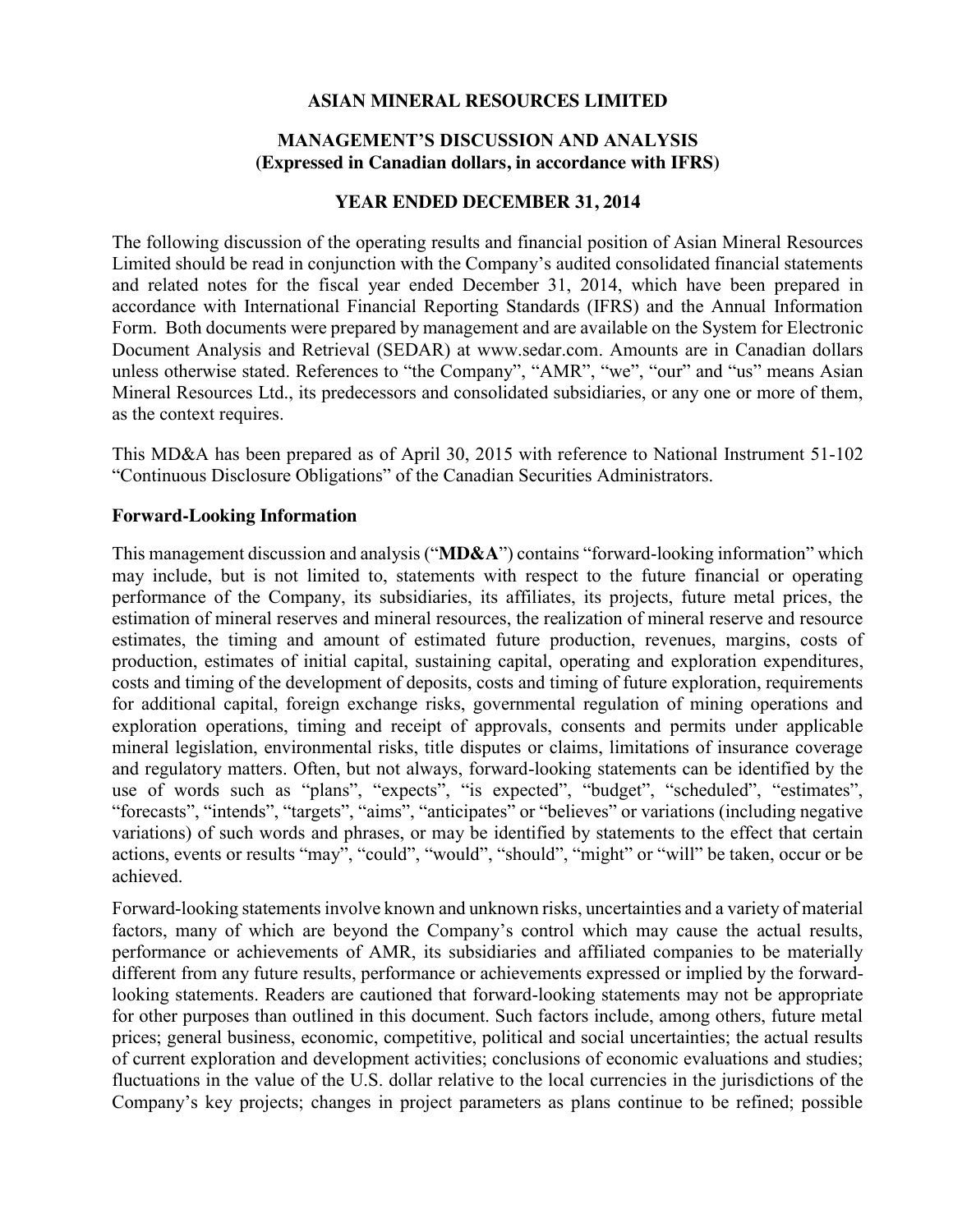variations of ore grade or projected recovery rates; accidents, labour disputes or slow-downs and other risks of the mining industry; climatic conditions; political instability, insurrection or war, civil unrest or armed assault; labour force availability and turnover; delays in obtaining financing or governmental approvals or in the completion of exploration and development activities; as well as those factors referred to in the section entitled "Risks and Uncertainties" section of the MD&A. The reader is also cautioned that the foregoing list of factors is not exhausted of the factors that may affect the Company's forward-looking statements.

Although the Company has attempted to identify important factors that could cause actual actions, events or results to differ materially from those described in forward-looking statements, there may be other factors that cause actions, events or results to differ from those anticipated, estimated or intended. Forward-looking statements contained herein are made as of the date of this document and, except as required by applicable law, the Company disclaims any obligation to update any forwardlooking statements, whether as a result of new information, future events or results or otherwise. There can be no assurance that forward-looking statements will prove to be accurate, as actual results and future events could differ materially from those anticipated in such statements. Accordingly, readers should not place undue reliance on forward-looking statements.

In addition, please note that statements relating to "reserves" or "resources" are deemed to be forwardlooking information as they involve the implied assessment, based on certain estimates and assumptions, that the resources and reserves described can be profitably mined in the future.

### **BUSINESS**

The Company was originally incorporated pursuant to the *New Zealand Companies Act* 1993. Effective December 31, 2004, it was continued as a British Columbia corporation under the *British Columbia Business Corporations Act*. The Company owns 100% of AMR Nickel Limited ("**AMRN**") and 100% of Asian Nickel Exploration Limited, both of which are incorporated pursuant to the laws of the Cook Islands. Through AMRN, the Company owns 90% of Ban Phuc Nickel Mines LLP ("**BPNM**"), a limited liability company established in 1993 under the laws of the Socialist Republic of Vietnam pursuant to a Foreign Investment Licence ("**FIL**") and a related Joint Venture Agreement and Charter whereby AMRN and Mineral Development Company ("**Mideco**"), an agency of the Ministry of Heavy Industry of Vietnam, formed BPNM to jointly explore and develop what was originally a 600 km<sup>2</sup> area designated in the FIL and is now 150 km<sup>2</sup> in Son La Province in north west Vietnam. Ownership of BPNM was originally held by AMRN as to 70% and by Mideco as to 30%. Mideco subsequently assigned a 10% interest in BPNM to Son La Mechanical Engineering Company, a company which was privatized and renamed Son La Mechanical Engineering Joint Stock Company ("**Coxama**"). In mid-2006, AMRN acquired Mideco's 20% interest so as to increase its interest to its current 90%.

The FIL was replaced in 2006 by an investment certificate issued under a new Law on Enterprises which provides for the establishment, management, organization and operation of various types of business enterprise carrying on business in all economic sectors in Vietnam and an Investment Law which replaced the legislation under which the FIL was granted. Concurrently, the Joint Venture Agreement and Charter were amended to conform with the new legislation and the revised ownership of BPNM. Development of the Project was completed in mid 2013 and commercial production was reached in November 2013.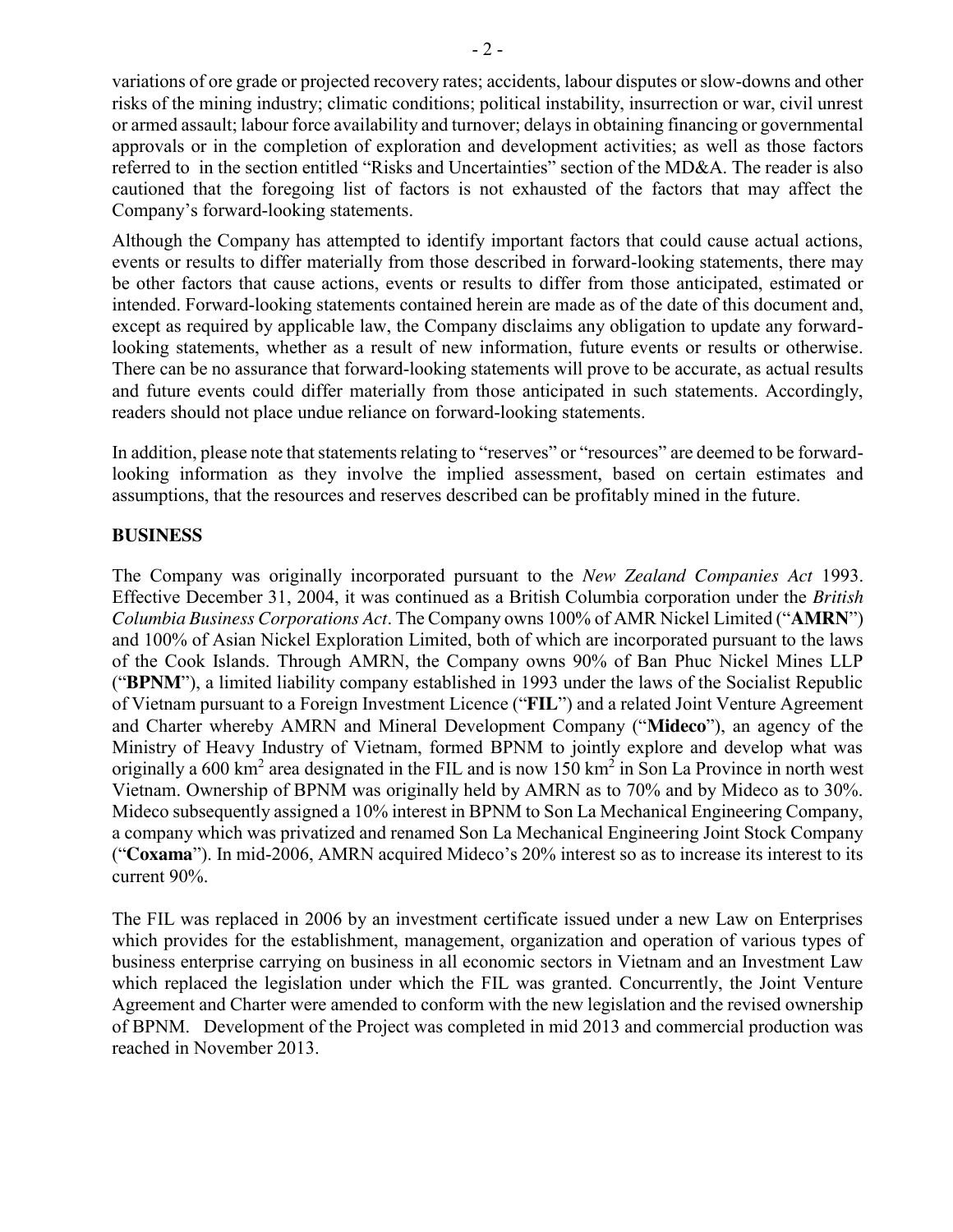Effective July 1, 2011 Vietnam adopted a new Mining Law which has been implemented by various decrees. The new Law introduced a mandatory auction requirement for all mining areas except those which are delineated as not subject to auction. The auction requirement is the subject of a Decree which became effective on April 25, 2012, setting out the criteria for areas which may be exempted from the auction requirement for new exploration licences. BPNM has obtained a principle approval from the Government Office on exemption of the Ban Phuc areas from the auction process requirements and application by BPNM for exploration and mining licenses over the target areas. Notably, Ban Phuc areas have been delineated as not subject to auction under a new decision by the Prime Minister effectively January 27, 2014.

In late 2010, the Vietnamese Government passed a new law, the Mineral Law 2010. Decree 15 of the law included a new statutory fee titled "mining rights grant fee". The Mineral Law 2010 provided the fee to be determined based on price, reserve, quality and type of the relevant mineral; however, until late 2013, both the Mineral Law 2010 and the Decree 15 did not specify the formula for calculation and thus there was no basis to estimate the fee payable. In November 2013, the Vietnamese Government issued Decree 203 which outlined the formula to calculate the mining rights grant fee and on that basis the Company estimated the cost of the fee and recognized a provision of \$4.6 million in its 2013 consolidated financial statements. On 6 February 2015, the Company received Decision No. 288/QD-BTNMT issued by the Ministry of Natural Resources and Environment ("MONRE") to amend the contents specified in the Mineral Mining License. In the Decision, the mining rights grant fee was fixed at \$2.9 million and is payable in annual installments over the three years from 2015 to 2017.

In July 2014, the Company's subsidiary, BPNM was awarded a mineral exploration license ("Exploration License") and commenced an exploration programme which provides for the exploration of nickel-copper mineralization over a significant area around its operating Ban Phuc nickel mine in Son La, Vietnam. Highlights of the Exploration License are:

- Provides BPNM with exclusive rights to explore within 49.7 km2 of Son La province, Vietnam.
- Immediate focus on targeted extensions to the currently operating Ban Phuc mine.
- Encompasses multiple high-priority targets already identified and well understood by BPNM through its surface exploration programme.
- Following successful exploration, allows BPNM to apply for and obtain additional mining licences with no auction requirements (subject to positive feasibility study and EIA).

## **2014 Annual Highlights**

- Completed ramp up of production
- Full year production of 422,456 tonnes  $-12\%$  higher than the forecast of 375,000 tonnes
- Obtained exploration license and commenced exploration programme
- Produced  $6,854$  tonnes of nickel contained metal in concentrate
- Produced 3,439 tonnes of copper contained metal in concentrate
- $\bullet$  Net Sale revenues of \$87,818,927 after \$21,510,685 export tax

## **Outlook for 2015**

- Commence Exploration
- Ongoing development and implementation of key mining processes, procedures and cost reduction strategies
- Improve on current systems and reporting standards to further optimize the business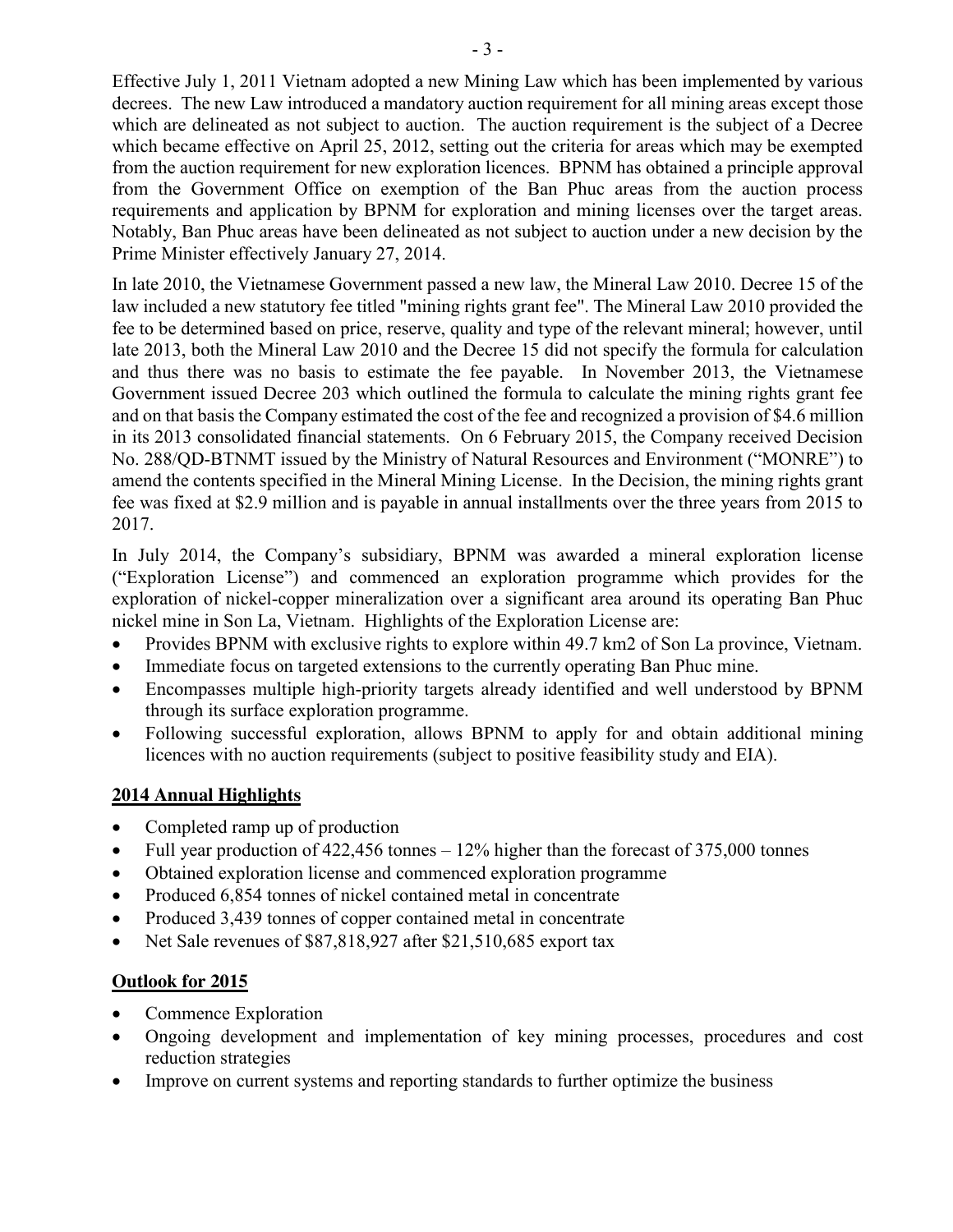- Review and analyze key life of mine extensional opportunities within the high grade disseminated zone outside of the current reserve
- Complete stage 2 of the TSF construction

### **THE YEAR IN REVIEW**

#### **Financing Transactions**

#### *Common Share Rights Offering*

During 2014, 2,816,670 common shares, with a net value of \$153,109, were issued to certain directors in lieu of cash, in payment of directors fees for their services during the October 1, 2013 to September 30, 2014 period.

### *Project financing loan*

In early June 2013, LienViet Post Bank ("LPB") granted an initial US\$11 million loan to BPNM, secured by cash collateral from AMR's existing cash resources. These funds were utilized to continue development at the Ban Phuc development project. In July 2013 the Company entered into an agreement with LPB for the provision of a US\$20 million project financing loan for its Ban Phuc Nickel Project. All cash collateral previously provided by BPNM was released, and the initial loan cancelled.

The US\$20 million facility has a tenor of three and a half years, carries an interest rate of LIBOR plus 5.0%, and is secured against the assets of BPNM, with a guarantee of the Company. First principal payment was amended such that initial payments of US\$2 million were paid each on September 25 and December 25, 2014.

In December 2013 a US \$3.0 million facility with LPB was arranged to allow an additional source of working capital funding should BPNM operations require financing until sustainable commercial levels of production are achieved in 2014. The facility is a revolving working capital loan with a term of three months at the rate of 4%. The loan is secured by the assets of BPNM and the corporate guarantee of AMR. This credit facility expired in December 2014 and the renewal process in 2015 is in progress.

#### **Board and Management**

On June 30, 2014, Michael Brown, replaced Jan Castro as Non-Executive Chairman of the Board.

In December, 2014, James Askew was appointed as Non-Executive Chairman of the Board, replacing Michael Brown, effective January 1, 2015. Michael Brown will remain as a Non-Executive Director of the company. Mr. Askew is a mining engineer with over 35 years of international mining and business experience, leading numerous mining service and mining companies. He has served as Director, President and Chairman of International Mining and Finance Corporation (IMF) since January 1997, also as Managing and Chief Executive Officer. Mr. Askew currently serves as a Director of Evolution Mining Ltd. and Chairman of Syrah Resources and Oceana Gold Corporation. He founded Golden Shamrock Mines, James Askew & Associates (Australian Mining Consultants - AMC) and co-founded Ausdrill.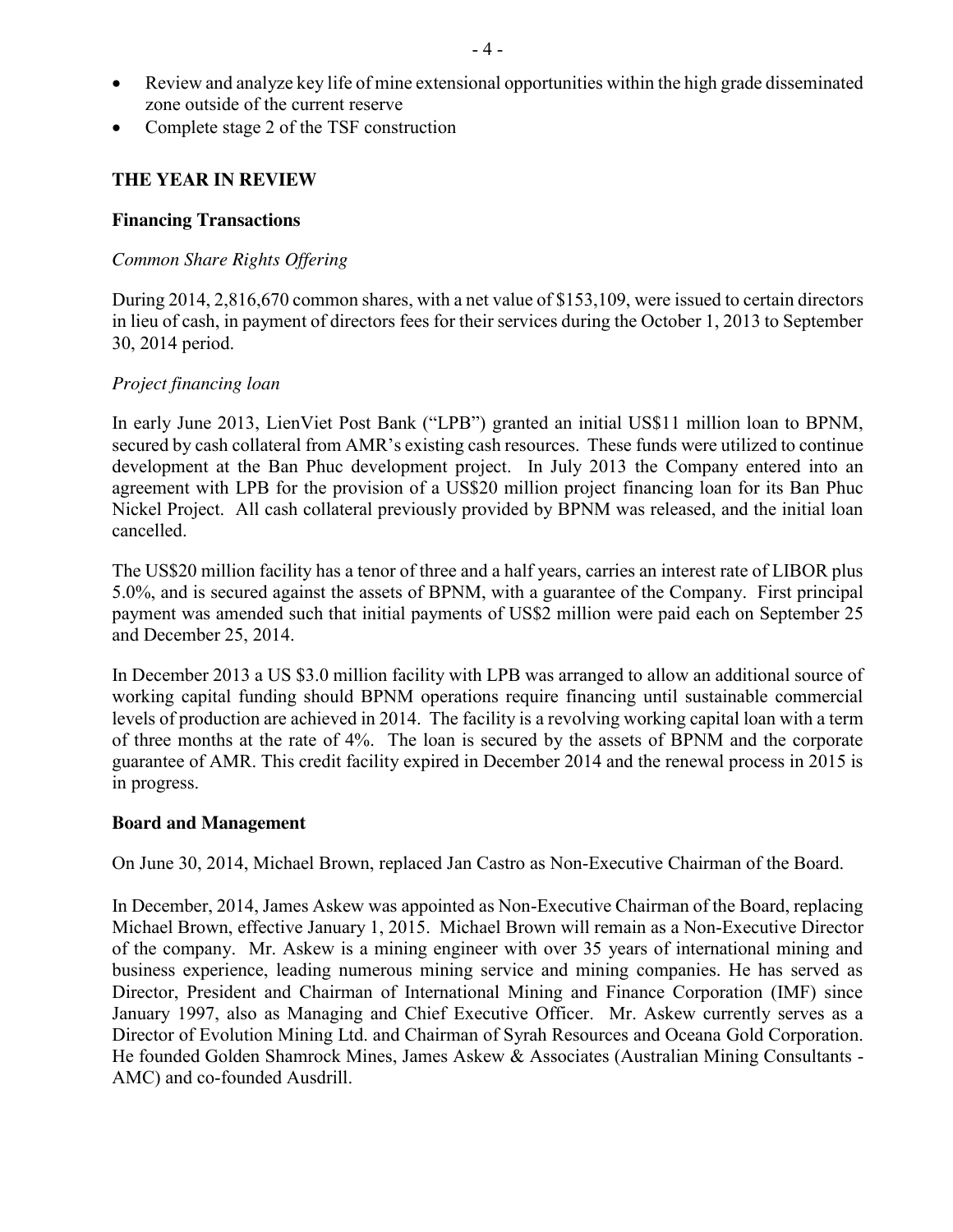In December 2014, Martyn Buttenshaw was appointed as a Non-Executive Director of the Company. Mr. Buttenshaw is a Vice President with Pala Investments Limited, a substantial shareholder of AMR. He has been involved in a number of Pala's largest investments and has substantial experience working with mining companies on strategy, business growth and mergers and acquisitions. Previously, Mr. Buttenshaw has held senior positions with Anglo American and Rio Tinto. He holds an MBA with distinction from the London Business School and a MEng in Mining Engineering from the Royal School of Mines, Imperial College, London. Mr. Buttenshaw is currently a director of Melior Resources.

On January 6, 2014 Simon Booth resigned as President and Chief Executive Officer, replaced by Evan Spencer. Mr. Spencer is a highly experienced mining executive and was previously Chief Operating Officer for Kagara Limited. He has held a wide range of senior management and operational positions, including senior positions with Barrick Gold Corporation and Aditya Birla Minerals. Mr. Spencer holds a Master of Mineral Economics, a Bachelor of Applied Science (Geology), and has also completed post-graduate studies in mine engineering, business and mining.

Effective June 1, 2014, Sean Duffy was appointed as full-time Hanoi based Chief Financial Officer, replacing John Tasovac. Mr. Duffy brought with him more than 20 years of international finance experience in the mining industry. He joined AMR from Anglo Asian Mining Plc. where he served as CFO and Company Secretary for the AIM-listed gold mining company. Previously, Mr. Duffy held senior finance roles at BHP Billiton's global operations, where he oversaw the integration of the company's US\$9bn acquisition of Western Mining Corporation, and as Finance Director of BHP Billiton Indonesia, where he was responsible for all aspects of finance, logistics, IT and administrative functions relating to over US\$5bn of coal assets in the region. In addition, Mr. Duffy has held senior finance management roles at base and precious metals mining companies in both Africa and the Middle East.

## **BAN PHUC MINE**

Mining activity commenced in early May 2013 focusing on development within the massive sulphide vein ("MSV") with main construction activities substantially completed by June 2013, and all key facilities ready for commissioning and ramp-up. Trucking of concentrate to the Port of Hai Phong commenced in August and by September the plant performance had shown good results with the expectation, as planned, to transfer to full operational phase by the end of October 2013. By the middle of November the first commercial quantity of nickel concentrate was ready for shipment from the Port warehouse.

On 19th November 2013, the vessel MV Rich Glory departed the Port of Hai Phong, Vietnam, with 5,015 wet metric tonnes ("wmt") of BPNM Nickel Concentrate at an average Nickel grade of 9.5%. The shipment was the first export sale of Nickel Concentrate for BPNM and also marked a milestone as the first export shipment of Nickel Concentrate from Vietnam. From November 2013 to December 2014, BPNM had exported 17 shipments of 89,055 wmt, of which there were 14 shipments of 74,739 wmt in 2014.

The mine is expected to produce an average of 380,000 tonnes of ore per annum, higher than earlier budgeted mining plans, with improved overall project returns. The Ban Phuc mining license was successfully amended to allow for these increased excavation rates.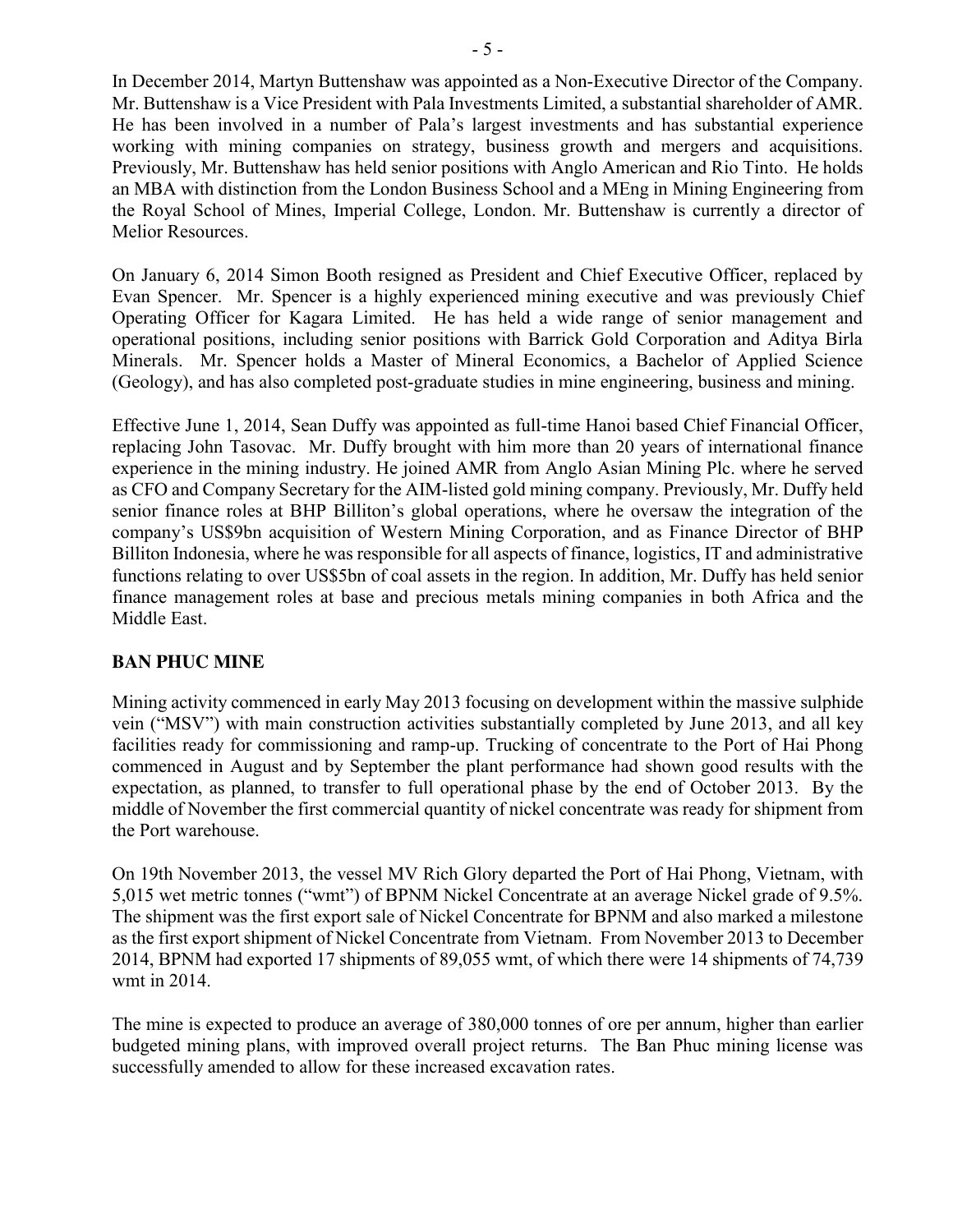### **BAN PHUC RESERVES AND RESOURCES**

| <b>Ban Phuc MSV Mineral Resource Estimate</b><br>Grade Tonnage Reported above a Cut off of 0.40% Nickel |                       |                                       |                                |                                |                               |                        |                                |                          |                          |                          |
|---------------------------------------------------------------------------------------------------------|-----------------------|---------------------------------------|--------------------------------|--------------------------------|-------------------------------|------------------------|--------------------------------|--------------------------|--------------------------|--------------------------|
| <b>Category</b>                                                                                         | <b>Tonnes</b><br>(Mt) | <b>Ni</b><br>Grade<br>$\mathscr{G}_o$ | Cu<br>Grade<br>$\mathscr{G}_o$ | Co<br>Grade<br>$\mathscr{G}_o$ | S<br>Grade<br>$\mathscr{G}_o$ | MgO<br>Grade<br>$(\%)$ | Fe<br>Grade<br>$\mathscr{G}_o$ | <b>Nickel</b><br>(000't) | <b>Copper</b><br>(000't) | <b>Cobalt</b><br>(000't) |
| Measured                                                                                                | 0.73                  | 2.78                                  | 1.16                           | 0.07                           | 13.53                         | 4.39                   | 26.09                          | 20                       | 8                        |                          |
| Indicated                                                                                               | 0.96                  | 2.60                                  | 1.22                           | 0.06                           | 12.94                         | 2.04                   | 25.01                          | 25                       | 12                       |                          |
| Measured $+$<br>Indicated                                                                               | .69                   | 2.68                                  | 1.19                           | 0.06                           | 13.20                         | 3.06                   | 25.48                          | 45                       | 20                       |                          |
| Inferred                                                                                                | 0.17                  | 1.94                                  | 0.80                           | 0.03                           | 10.04                         | 6.76                   | 20.27                          | $\mathcal{R}$            |                          |                          |

A full summary of the mineral resources for MSV and Disseminated Mineralization estimated as of February 15, 2013 are shown in the following tables:

*Mineral Resource estimate results from Ban Phuc MSV Deposit. The mineral resource was estimated within constraining wireframe solids based on a nominal lower cut-off grade of 0.4% Ni. Ordinary kriging wth high grade treatment.*

| <b>Ban Phuc Disseminated Mineralization Resources Estimate</b><br>Grade Tonnage Reported above a Cut off of 0.90% Nickel |                       |                       |                                |                              |                      |                        |                       |                          |                          |                   |
|--------------------------------------------------------------------------------------------------------------------------|-----------------------|-----------------------|--------------------------------|------------------------------|----------------------|------------------------|-----------------------|--------------------------|--------------------------|-------------------|
| <b>Category</b>                                                                                                          | <b>Tonnes</b><br>(Mt) | Ni<br>Grade<br>$(\%)$ | Cu<br>Grade<br>$\mathscr{G}_o$ | Co<br><b>Grade</b><br>$(\%)$ | S<br>Grade<br>$(\%)$ | MgO<br>Grade<br>$(\%)$ | Fe<br>Grade<br>$(\%)$ | <b>Nickel</b><br>(000't) | <b>Copper</b><br>(000't) | Cobalt<br>(000't) |
| Measured                                                                                                                 | 0.2                   | 1.05                  | 0.15                           | 0.01                         | 1.14                 | 15.83                  | 3.75                  | 2.1                      | 0.3                      | 0.0               |
| Indicated                                                                                                                | 0.7                   | 1.23                  | 0.14                           | 0.02                         | 0.53                 | 21.69                  | 5.58                  | 8.4                      | 1.0                      | 0.1               |
| Measured<br>$^{+}$<br>Indicated                                                                                          | 0.9                   | 1.19                  | 0.14                           | 0.02                         | 0.67                 | 20.37                  | 5.17                  | 10.5                     | 1.3                      | 0.1               |
| Inferred                                                                                                                 | 0.4                   | 1.14                  | 0.04                           | 0.00                         | 0.09                 | 5.93                   | 1.66                  | 4.4                      | 0.2                      | 0.0               |

*Mineral Resource estimate results for Ban Phuc Disseminated Mineralization Deposit. The resource is quoted from blocks above the specified cut-off grade of 0.9% Ni.*

#### **Notes:**

- 1. Mineral Resources that are not Mineral Reserves do not have a demonstrated viability.
- 2. The stated Mineral Resources have been prepared in accordance with Canada's National Instrument 43-101 *Standards of Disclosure for Mineral Projects* (NI 43-101) and are classified in accordance with the Canadian Institute of Mining, Metallurgy and Petroleum's (CIM) "CIM Definition Standards – For Mineral Resources and Mineral Reserves."
- 3. Dr. Bielin Shi of CSA Global Pty Ltd, who is independent of AMR and is a "qualified person" within the meaning of NI 43-101 has reviewed and accepts responsibility for the stated Mineral Resource estimates in the form and context in which they appear. Dr. Shi is not aware of any environmental, permitting, legal, title, taxation, socio-economic, marketing or political issues what would materially affect the stated Mineral Resource estimates.
- 4. For more detailed information regarding the Ban Phuc MSV deposit, DISS deposit, key assumptions, parameters, sampling, analytical methods, quality assurance program, geology, geological controls and mineralization see: the Company's NI 43-101 Technical Report dated February 5, 2013 (as amended February 15, 2013) available at [www.sedar.com.](http://www.sedar.com/)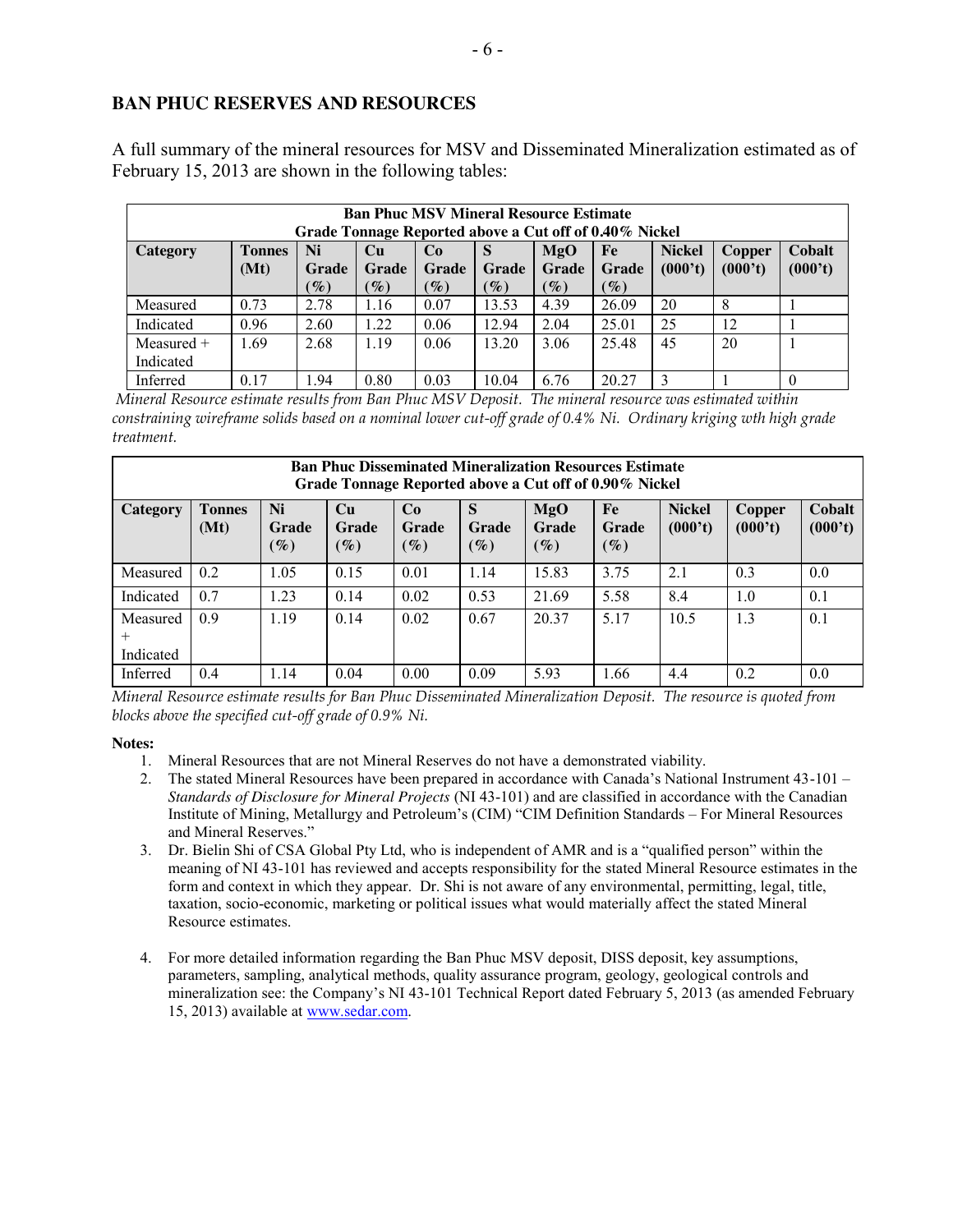- 7 -

| Item                             | Mt   | Ni grade<br>$\%$ | Cu grade<br>$\mathcal{O}_{\mathcal{O}}$ | Co grade<br>$\%$ |
|----------------------------------|------|------------------|-----------------------------------------|------------------|
| <b>Proven Mineral Reserves</b>   |      | 2.4              |                                         | 0.06             |
| <b>Probable Mineral Reserves</b> | 0.9  | 2.1              |                                         | 0.04             |
| <b>Total Mineral Reserves</b>    | . .O | $\Omega$<br>2.2  |                                         | 0.05             |

Notes:

1. The stated Mineral Reserve comprises MSV mineralization only.

2. Mr. John Wyche of Australian Mine Design and Development Pty Ltd, who is independent of AMR and is a "qualified person" within the meaning of NI 43-01 has reviewed and accepts responsibility for the stated Mineral Reserve estimate in the form and context in which it appears. Mr. Wyche is not aware of any environmental, permitting, legal, title, taxation, socio-economic, marketing or political issues that would materially affect the states Mineral Reserve estimate.

3. The stated Mineral Reserve estimate has been prepared in accordance with NI 43-101 and is classified in accordance with CIM's "CIM Definition Standards – For Mineral Resources and Mineral Reserves".

4. The stated Mineral Reserve estimate using a nickel price of US\$21,310/t, copper price of US\$8,419/t and cobalt price of US\$34,000/t.

5. The annual ore production estimate is 360,000 tpa.

6. The states Mineral Reserve estimate includes Vietnamese government royalties of 10% and export tariffs of 20% for nickel and cobalt and 30% for copper.

7. For more detailed information regarding the Ban Phuc MSV deposit key assumptions, parameters sampling, analytical methods, quality assurance program, geology, geological controls and mineralization see the Technical Report available at [www.sedar.com.](http://www.sedar.com/)

8. Reserves are a subset of Mineral Resources and are not additive.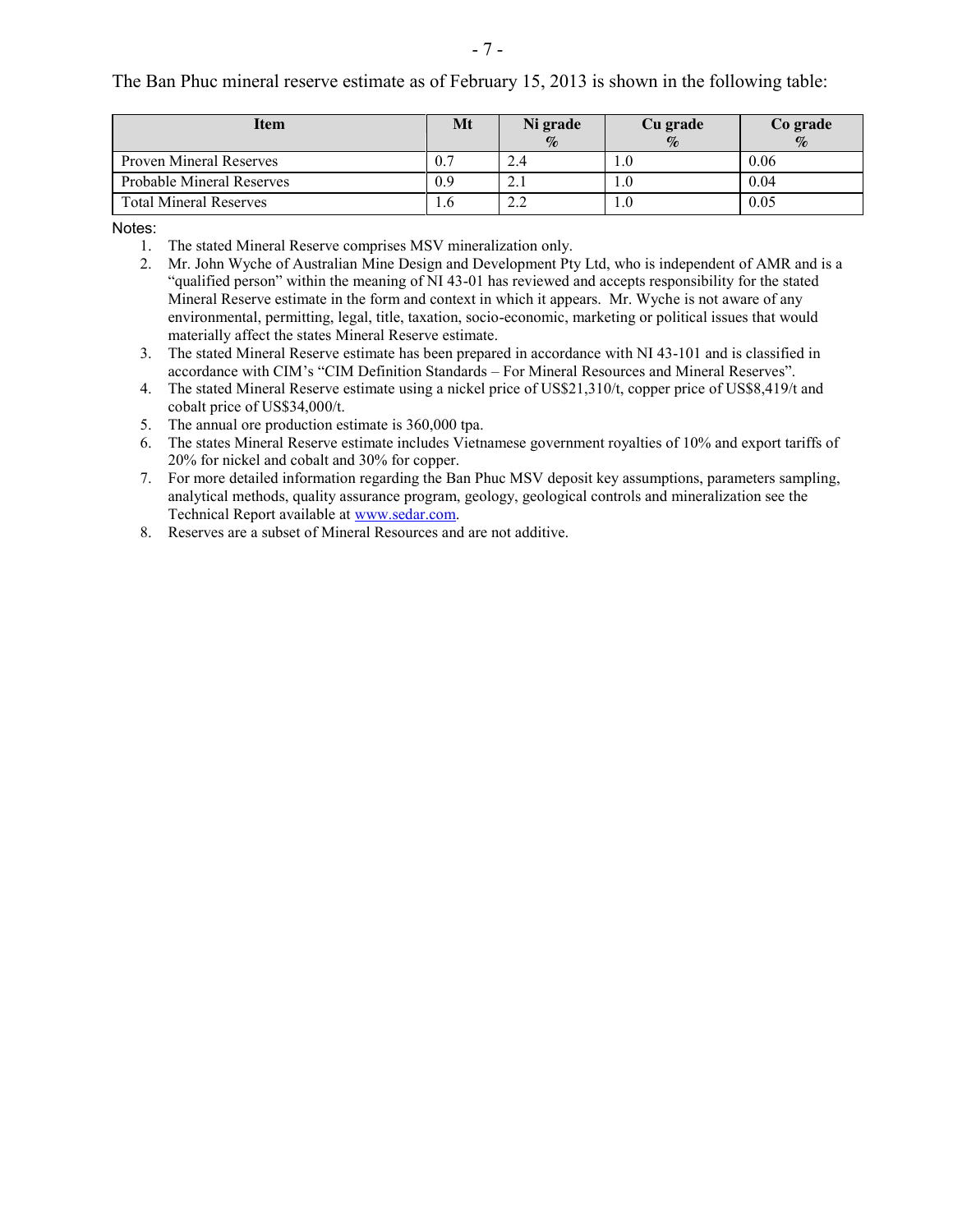|                                               | 2014    | 2013   |
|-----------------------------------------------|---------|--------|
| Ore Mined (tonnes)                            | 421,762 | 93,639 |
| Ore Milled (tonnes)                           | 422,456 | 92,087 |
| Ni Concentrate Produced (dmt)                 | 71,511  | 12,476 |
| Average Ni grade (%)                          | 1.90    | 1.61   |
| Ni recovery $(\% )$                           | 85.2    | 78.5   |
| Ni concentrate grade $(\% )$                  | 9.6     | 9.3    |
| Ni contained metal in concentrate<br>(tonnes) | 6,854   | 1,166  |
| Ni payable metal in concentrate<br>(tonnes)   | 4,853   | 817    |
| Average Cu grade (%)                          | 0.88    | 0.81   |
| Cu recovery $(\% )$                           | 92.9    | 90.2   |
| Cu concentrate grade $(\% )$                  | 4.8     | 5.4    |
| Cu contained metal in concentrate<br>(tonnes) | 3,439   | 671    |
| Cu payable metal in concentrate<br>(tonnes)   | 1,753   | 335    |

# **FINANCIAL SUMMARY**

## **Selected Annual Information**

|                                                   | 2014         | 2013           | 2012            | 2011            |
|---------------------------------------------------|--------------|----------------|-----------------|-----------------|
| <b>Sale Revenues</b>                              | \$87,818,927 | \$9,156,036    | $\mathsf S$ -   | $\mathbb{S}$ -  |
| Interest Income                                   | \$1,911      | \$74,133       | \$59,096        | \$36,101        |
| Net Income/(Loss)                                 | \$6,505,019  | (\$10,807,985) | $(\$4,797,745)$ | $(\$3,186,271)$ |
| $Income/(Loss)$ per common share<br>(non-diluted) | \$0.01       | $(\$0.02)$     | $(\$0.02)$      | $(\$0.02)$      |
| Income/(Loss) per common share<br>(diluted)       | \$0.01       | $(\$0.02)$     | $(\$0.02)$      | $(\$0.02)$      |
| <b>Total Assets</b>                               | \$74,919,826 | \$73,177,413   | \$38,314,955    | \$20,498,809    |
| Total Long term financial liabilities             | \$11,931,314 | \$22,044,880   | \$215,600       | \$215,600       |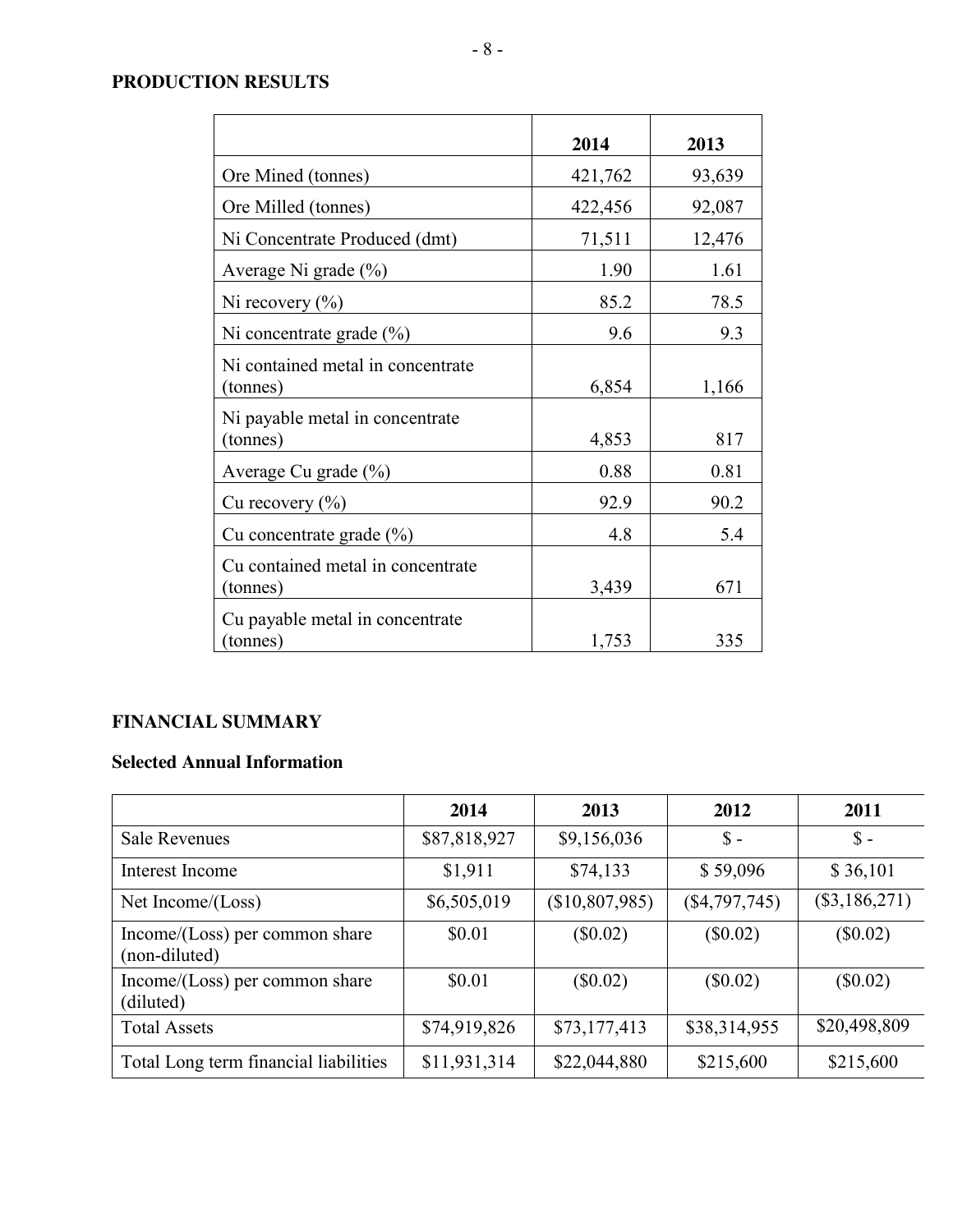|                                                        | 2014     | 2013     |
|--------------------------------------------------------|----------|----------|
| Payable Nickel Produced (tonnes)                       | 4,853    | 817      |
| Payable Copper Produced (tonnes)                       | 1,753    | 335      |
| Ni Concentrate Sold (dmt)                              | 71,195   | 9,717    |
| Cash cost per Ni payable produced<br>tonne $(1)$       | \$6,689  | \$11,353 |
| Total production costs per Ni<br>concentrate tonne (2) | \$15,104 | \$17,889 |

### **KEY OPERATING INFORMATION – BAN PHUC MINE**

- (1) Cash costs net of by-products per payable Ni concentrate tonne include mining, processing, transportation, selling costs and direct overhead, net of Cu and Co credits.
- (2) Total production costs per Ni concentrate tonne include mining, processing, transportation, selling costs, direct overhead, depreciation and amortization at the operation sites.

### **Results of Operations for the Year Ended December 31, 2014**

For the years ended December 31, 2014 and 2013, AMR incurred a net income of \$6,505,019 or \$0.01 (fully diluted, \$0.01) per share and a net loss \$10,807,985 or \$0.02 (fully diluted, \$0.02) per share, respectively. The 2014 net income represented a full year of operations in comparison with the 2013 year during which, BPNM completed the construction phase and moved to the production phase, with the trial commissioning period spanning July through October 2013.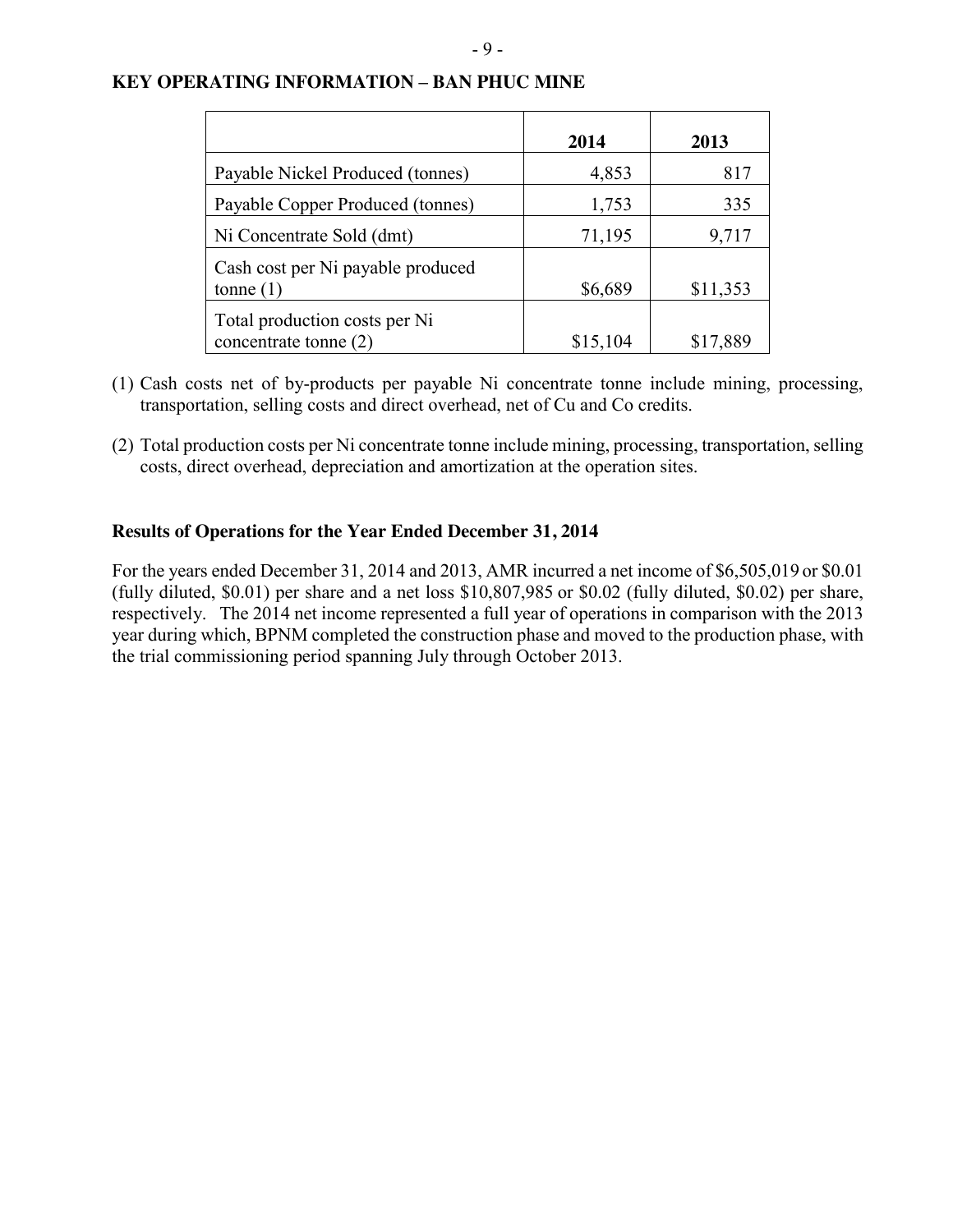|                                     | 2014             | 2013                      |
|-------------------------------------|------------------|---------------------------|
| Revenue                             | \$<br>87,818,927 | $\mathbb{S}$<br>9,156,036 |
| Costs of sales                      |                  |                           |
| Production costs                    | (59, 987, 998)   | (5,491,766)               |
| Royalty                             | (4,488,365)      | (1,424,438)               |
| Concentrate transport and logistics | (7, 711, 117)    | (985, 834)                |
| Operating earnings                  | 15,631,447       | 1,253,998                 |
|                                     |                  |                           |
| General administrative expenses:    |                  |                           |
| Salaries, wages and benefits        | (2,792,648)      | (4,087,490)               |
| Taxes and fees                      | (1, 433, 797)    | (979, 164)                |
| Professional, regulatory            | (700, 808)       | (2,438,801)               |
| Insurance                           | (478, 367)       | (199,050)                 |
| Travel                              | (247, 102)       | (49,020)                  |
| Site administration                 |                  | (1,353,746)               |
| Depreciation and amortization       |                  | (1, 127, 830)             |
| Other                               | (636, 560)       | (793, 695)                |
| Exploration                         | (1,204,589)      | (107, 728)                |
| Finance income                      | 1,911            | 74,133                    |
| Finance expenses                    | (1,634,468)      | (999, 592)                |
|                                     |                  |                           |
| $Income/(Loss)$ for the year        | 6,505,019        | (10, 807, 985)            |

The detailed operating results of the years ended December 31, 2014 and 2013 as follow:

- 2014 revenues include nickel concentrate sales (net of export tax) for the full year, while 2013, reflects revenues during November and December only, following the commencement of commercial production. As a result the concentrate sold in 2014 (71,195 dmt) was substantially higher than 2013 (9,717 dmt).
- A royalty is payable to the Vietnamese Government calculated at 10% of the value of nickel concentrate sale price less export tax, processing costs, bagging costs, road freight costs, custom charges and warehouse costs. Royalty expense is recorded when revenue from the sale of nickel concentrate is recognized.
- Production costs include mining, processing, maintenance and other production direct costs. In 2014, a full 12 months of production costs were incurred, while in 2013 costs were only allocated to production costs commencing the start of production on July 1, 2013, resulting in 422,456t of ore milled in 2014 compared with 92,087t in 2013.
- Concentrate transport and logistics costs increase comprise in-land and sea freight costs of sold nickel concentrate. In 2014, a full 12 months of transport costs are realized, while 2013 reflects the six month period from July to December.
- Salaries, wages and benefits costs decreased 32% to \$2.8 million in 2014 from \$4.1 million in 2013, as in 2014 site administrative team salaries were fully allocated to production, while the 2013 figure includes site administrative team salaries for the first six months of construction.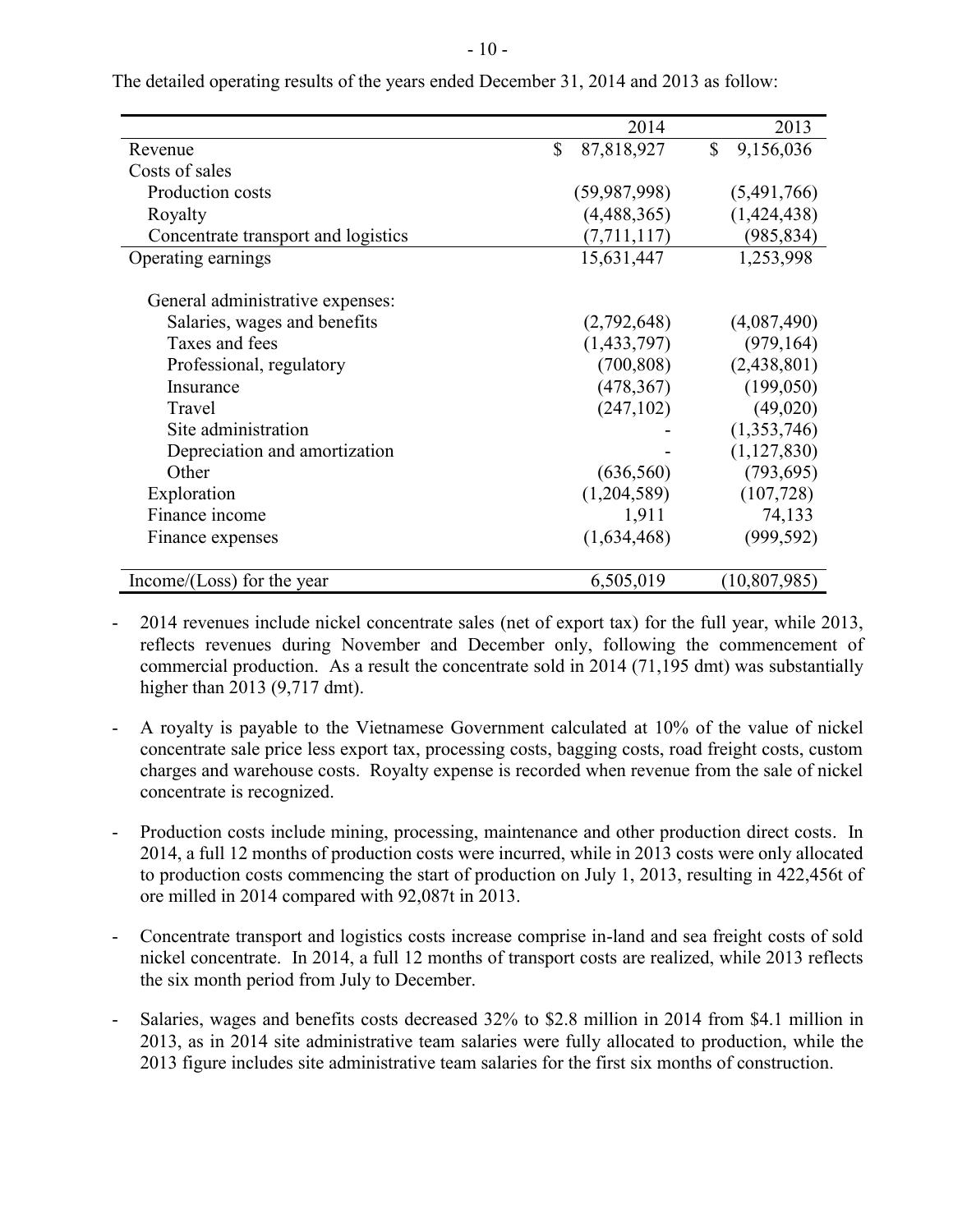- Taxes and fees included foreign contractor withholding tax ("FCT"), environment protection fees ("EPT") and mine rights grant fee ("MRGF"). EPT were calculated based on actual exploited ore. MRGF was amortized based on the actual ore quantity that was exploited during the year. The taxes and fees increased to \$1.4 million in 2014 from \$0.9 million in 2013 due to (i) higher FCT mainly due to full 12 months operations of mining contractor Mancala in comparison with six months in 2013; (ii) higher EPT and MRGF due to higher exploited ore in 2014.
- Professional, regulatory and other fees decreased substantially to \$0.7 million in 2014 from \$2.4 million in the previous 2013 year when the Company incurred costs leading up to the commencement of production and in securing financing to complete development, including clarification of tax issues, and legal and consulting advice in attaining the project financing
- There are no Site administration costs in 2014 as compared with \$1.4 million in 2013. Site administration costs in 2014 were fully allocated to production. With the start of production in July of the previous year, only six months of Site administration costs were allocated to production.
- Given the full year production status of Ban Phuc in 2014, all depreciation and amortization costs related to the assets at the camp site were allocated to production during 2014. In 2013 such allocation commenced in July, therefore the Company incurred \$1.13 million in depreciation and amortization during the six month period from January to June.
- Exploration costs rose to \$1.2 million in 2014 from \$0.1 million in 2013 reflecting a ramp up of exploration activities (geophysical survey, drilling programme) in Ban Phuc, King Snake and Ban Khoa communes which are proximal to the current mine area, commencing in July 2014 once the exploration license was secured.
- Financial expenses increased to \$1.6 million in 2014 from \$1.0 million in 2013 reflecting interest expenses incurred on the US\$20 million loan for a full 12 months in 2014 compared with 7 months in 2013 as the loan facility was initially utilized in June 2013.

Other comprehensive income for the year resulted from movements in the US dollar relative to the Canadian dollar as applied to the translation of the Company's Vietnamese subsidiary whose functional currency is the US dollar. The US dollar: Canadian dollar exchange rate increased to 1.160 at December 31, 2014 from 1.064 at December 31, 2013. The movement between years was significant and resulted in other comprehensive income of \$1.7 million in 2014 compared with a loss of \$16,173 in 2013.

## **LIQUIDITY AND CAPITAL RESOURCES**

As at December 31, 2014, the Company had on hand cash and cash equivalents of \$5.0 million (2013: \$6.4 million).

Cash generated in operating activities increased to \$17.6 million in 2014 from \$3.1 million cash used in operating activities in 2013, reflecting a \$17.3 million increase in the current year's income and a \$25.2 million increase in items not involving cash, particularly depreciation and amortization, offset by \$21.8 million decrease in changes in non-cash working capital.

Investment activities, specifically \$12.6 million in mine development, \$2.0 million in general camp site, \$1.6 million in TSF stage 2 construction at Ban Phuc and the reduction of a \$1.8 million 2013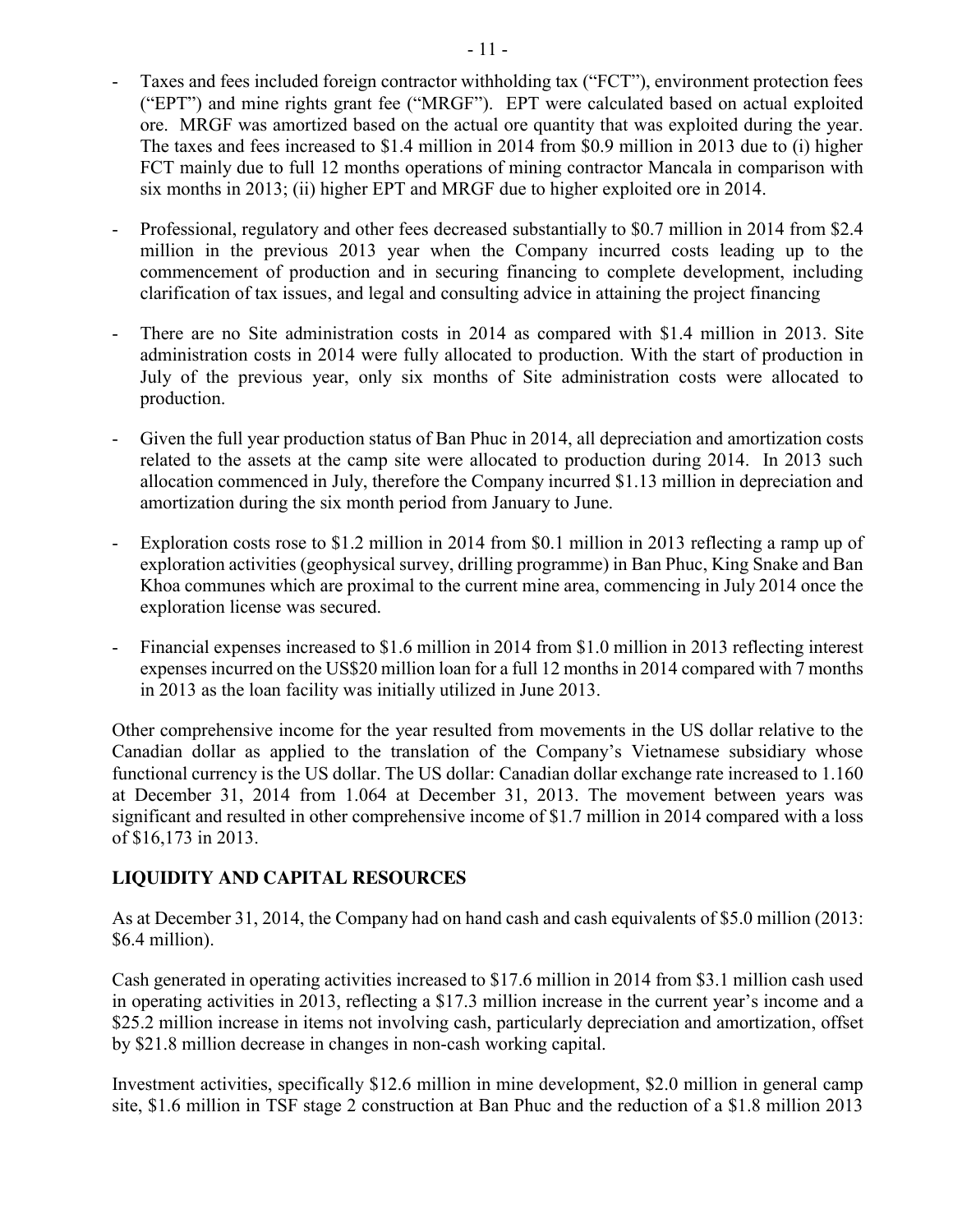over provision for mining rights grant fee, resulted in a net use of funds of \$14.4 million in 2014 (2013: \$40.0 million which was used to purchase property, plant and equipment at the Ban Phuc development project. The increase included \$17.9 million transferred from construction in progress and \$12.1 million new investment in 2013. The transferring from construction in progress mainly included plant, mine development and infrastructure.

Cash used in financing activities was \$3.3 million in 2014 in comparison with cash generated from financial activities of \$33.5 million in 2013. In June 2013, the BPNM utilized a project loan facility with a Vietnamese bank in the amount of \$21.3 million. The loan has a term of three and a half years and carries an interest rate of LIBOR plus 5.0%. During 2014 principal repayments totalling US\$4.0 million were made.

A US\$3.0 million facility was also arranged with the same local bank in Vietnam in December 2013 to allow an additional source of working capital funding for the mining operation. This facility expired December 31, 2014 and the renewal process in 2015 is in progress.

In late 2010, the Vietnamese Government passed a new law, the Mineral Law 2010. Decree 15 included a new statutory fee titled "mining rights grant fee". In November 2013, the Vietnamese Government issued Decree 203 which outlined the formula to calculate the mining rights grant fee to be determined based on price, reserve, quality and type of relevant mineral. The Company estimated the cost of the fee and recognized a provision of \$4.6 million in 2013. On 6 February 2015, the Company received Decision No. 288/QD-BTNMT issued by the Ministry of Natural Resources and Environment ("MONRE") to amend the contents specified in the Mineral Mining License, which fixed the rights grant fee at \$2.9 million, payable in annual instalments over the three years from 2015 to 2017.

|                                                                        | Payment due by period |                  |               |  |  |  |  |
|------------------------------------------------------------------------|-----------------------|------------------|---------------|--|--|--|--|
|                                                                        | Total                 | Less than 1 year | $1 - 3$ years |  |  |  |  |
| Bank term loan                                                         | 18,562,208            | 9,280,742        | 9,281,466     |  |  |  |  |
| Purchase obligations                                                   | 5,454,628             | 5,454,628        |               |  |  |  |  |
| Other obligations (first)<br>instalment of Mining rights<br>grant fee) | 967,044               | 967,044          |               |  |  |  |  |
| Total                                                                  | 24,983,880            | 15,702,414       | 9,281,466     |  |  |  |  |

The Company had the following contractual obligations at December 31, 2014: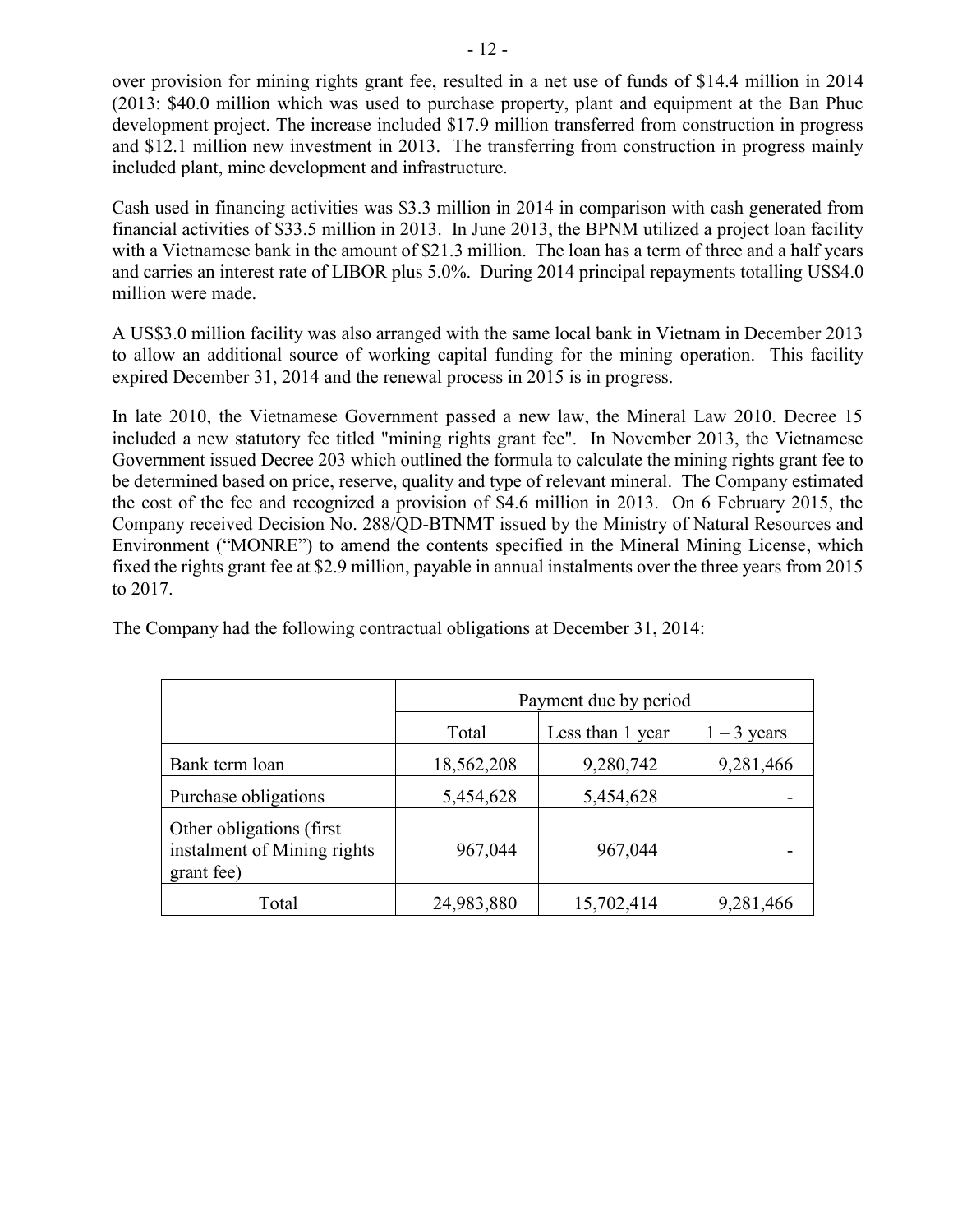|  |  | <b>Summary of Quarterly Results</b> |  |
|--|--|-------------------------------------|--|
|--|--|-------------------------------------|--|

|                             | Dec 31,<br>2014 | Sep 30,<br>2014 | Jun 30,<br>2014 | Mar 31,<br>2014 | Dec 31,<br>2013 | Sep 30,<br>2013 | Jun 30,<br>2013  | Mar 31,<br>2013  |
|-----------------------------|-----------------|-----------------|-----------------|-----------------|-----------------|-----------------|------------------|------------------|
| Concentrate                 |                 |                 |                 |                 |                 |                 |                  |                  |
| Sold (dmt)                  | 22,852          | 18,820          | 16,274          | 13,249          | 9,717           | $\mathbf{0}$    | $\boldsymbol{0}$ | $\boldsymbol{0}$ |
|                             |                 |                 |                 |                 |                 |                 |                  |                  |
| <b>Sale revenues</b>        | \$27,832,825    | \$23,569,721    | \$21,082,872    | \$15,333,509    | \$9,156,036     | \$0             | \$0              | \$0              |
|                             |                 |                 |                 |                 |                 |                 |                  |                  |
| <b>Interest income</b>      | \$317           | \$353           | \$442           | \$799           | \$703           | \$1,282         | \$41,892         | \$30,257         |
|                             |                 |                 |                 |                 |                 |                 |                  |                  |
| <b>Other income</b>         | \$(35,142)      | \$35,142        | \$0             | \$0             | \$0             | \$0             | \$0              | \$0              |
|                             |                 |                 |                 |                 |                 |                 |                  |                  |
| <b>Royalty</b>              | \$(545,329)     | \$2,046,033     | \$1,551,005     | \$1,436,656     | \$1,424,438     | \$0             | \$0              | \$0              |
|                             | \$20,082,195    | \$14,912,606    | \$11,878,791    |                 | \$5,491,766     | \$0             | \$0              | \$0              |
| <b>Production costs</b>     |                 |                 |                 | \$13,114,406    |                 |                 |                  |                  |
| Concentrate<br>transport    |                 |                 |                 |                 |                 |                 |                  |                  |
| <b>&amp;logistics</b>       | \$2,534,278     | \$1,758,856     | \$1,855,448     | \$1,562,535     | \$985,835       | \$0             | \$0              | \$0              |
| General &                   |                 |                 |                 |                 |                 |                 |                  |                  |
| administrative              |                 |                 |                 |                 |                 |                 |                  |                  |
| expenses                    | \$1,811,978     | \$1,487,500     | \$1,344,126     | \$1,645,679     | \$(1,873,658)   | \$5,731,272     | \$3,767,238      | \$3,403,944      |
|                             |                 |                 |                 |                 |                 |                 |                  |                  |
| <b>Exploration</b>          | \$716,599       | \$230,025       | \$117,977       | \$139,989       | \$(163,690)     | \$270,588       | \$830            | \$0              |
| Net Income/                 |                 |                 |                 |                 |                 |                 |                  |                  |
| (Loss)                      | \$2,761,410     | \$2,838,547     | \$3,865,914     | \$(2,960,852)   | \$2,632,191     | \$(6, 266, 805) | \$(3,821,347)    | \$(3,352,024)    |
| Income (Loss)               |                 |                 |                 |                 |                 |                 |                  |                  |
| per share (non-<br>diluted) |                 | \$0.00          |                 |                 |                 |                 |                  |                  |
| Income (Loss)               | \$0.00          |                 | \$0.01          | \$(0.00)        | \$0.00          | (S0.01)         | (S0.00)          | $(\$0.01)$       |
| per share                   |                 |                 |                 |                 |                 |                 |                  |                  |
| (diluted)                   | \$0.00          | \$0.00          | \$0.01          | (S0.00)         | \$0.00          | $(\$0.01)$      | $(\$0.00)$       | $(\$0.01)$       |
| <b>Total Assets</b>         | \$74,919,826    | \$76,668,832    | \$76,929,889    | \$73,901,030    | \$73,177,413    | \$62,266,090    | \$52,238,661     | \$47,554,073     |

# **Results of Operations for the three months ended December 31, 2014**

During the three months ended December 31, 2014, the Company achieved four exported shipments of 22,852 dmt, with nickel concentrate sales of \$27.8 million.

The following variances result when comparing operations for the three month period ended December 31, 2014, with the same period of the prior year. All of the variances for revenues, royalties and net income (loss) are attributable to the Company being at full production capacity in Q4 2014, compared the 2013 quarter, when commercial production commenced in November.

Revenues: With the full production capacity in 2014, 20,501 dmt of nickel concentrate inventory was produced in Q4 2014 (2013: 8,525 dmt). This produced inventory, along with the inventory balance carried forwarded from the third quarter were sold, a total of 22,852 dmt (2013: 9,717 dmt). This resulted in nickel concentrate sales of \$34.0 million during the 2014 fourth quarter (2013: \$11.4 million) before deducting export tax of \$6.2 million (2013: \$2.2 million), leading to net sales revenues of \$27.8 million (2013: \$9.2 million).

Royalties: A royalty is payable to the Vietnamese Government calculated at 10% of the value of nickel concentrate sale price less export tax, processing costs, bagging costs, road freight costs, custom charges and warehouse costs. Royalty expense is recorded when revenue from the sale of nickel concentrate is recognized. In the fourth quarter of 2014 royalty expenses were \$1.9 million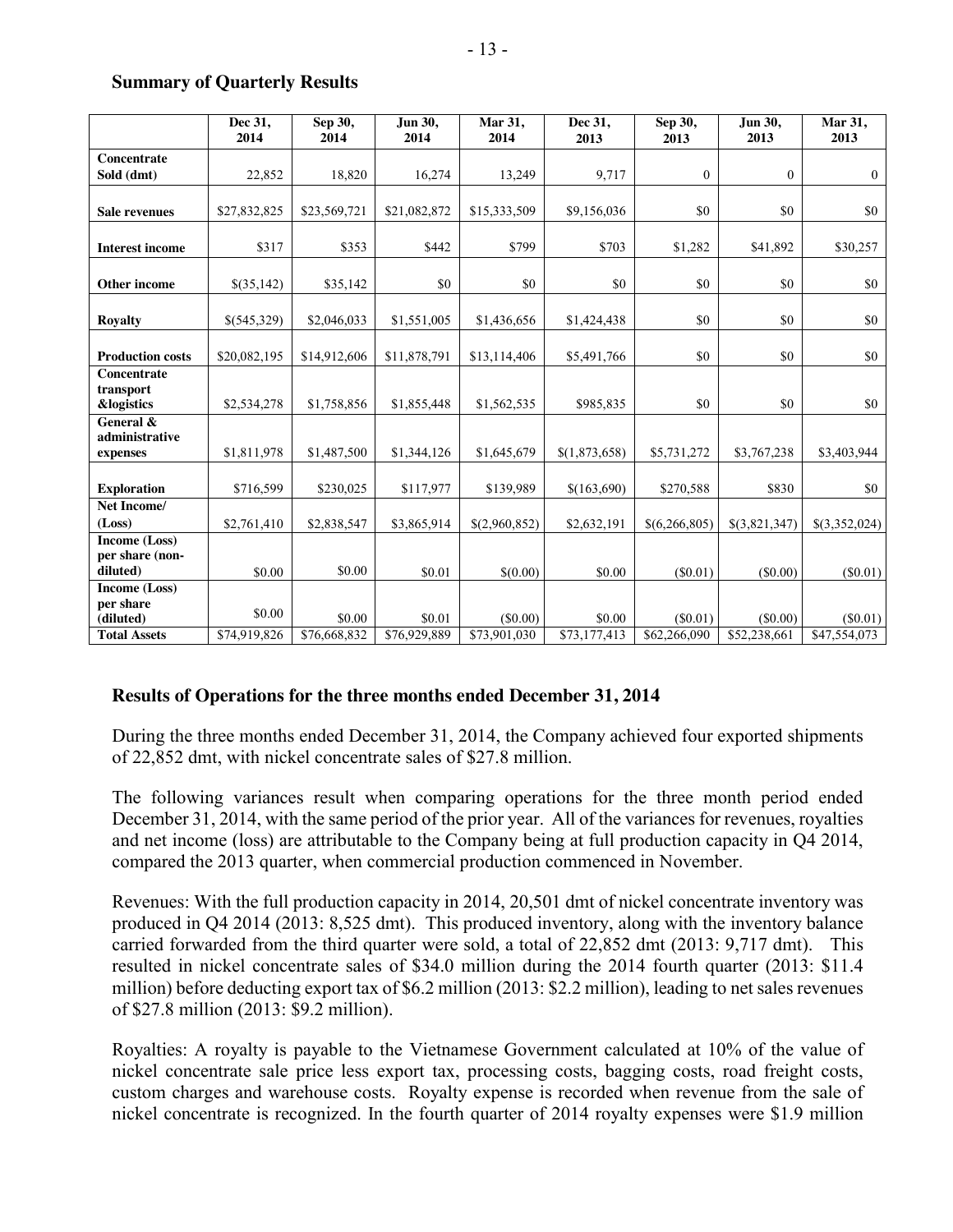(2013: \$1.4 million). The 2014 royalty was recalculated based on the January 22, 2015 Decision 1010 issued by Ministry of Finance with regard to the deduction of processing and bagging costs resulting in a reduction of \$2.4 million for the period from November 2013 to December 2014. This reduction was net off with \$1.9 million tax incurred in quarter 4, 2014 leading to a net result of  $$(0.5 \text{ million})$ .

Production costs include mining, processing, maintenance and other production direct costs. 2014 was a full year of operations therefore production costs incurred in quarter 4, 2014 represents full quarter of milling activities resulting in 109,258t of ore milled, while in the same quarter 2013 costs were allocated to production costs for 54,691t of ore milled.

Concentrate transport and logistics costs increase comprise in-land and sea freight costs of sold nickel concentrate. In 2014 fourth quarter, 22,852 dmt concentrate was sold, while in the same quarter in 2013, 9,717 dmt concentrate was sold.

Exploration costs in quarter 4, 2014 reflecting a ramp up of exploration activities (geophysical survey, drilling programme) in Ban Phuc, King Snake and Ban Khoa communes which are around the current mine area, commencing in July 2014 once the exploration license was secured.

Net Income: The Company realized earnings of \$2.8 million or \$0.00 (fully diluted, \$0.00) per share in the 2014 fourth quarter, compared with similar earnings of \$2.6 million or \$0.00 (fully diluted, \$0.00) per share in the same 2013 quarter.

## **SIGNIFICANT ACCOUNTING POLICIES AND ESTIMATES**

In the application of the group's accounting policies, which are described in Note 3 of the Notes to the Consolidated Financial Statements, management is required to make judgments, estimates, and assumptions about carrying values of assets and liabilities that are not readily apparent from other sources. The estimates and associated assumptions are based on historical experience and various other factors that are believed to be reasonable under the circumstances, the results of which form the basis of making the judgments. Actual results may differ from these estimates.

The estimates and underlying assumptions are reviewed on an ongoing basis. Revisions to accounting estimates are recognized in the period in which the estimate is revised if the revision affects only that period or in the period of the revision and future periods if the revision affects both current and future periods.

The following are the critical judgments that management has made in the process of applying the group's accounting policies and that have the most significant effect on the amounts recognized in the Financial Statements:

## **Basis of presentation**

The consolidated financial statements have been prepared in accordance with International Financial Reporting Standards. The consolidated financial statements include the accounts of the Company and its wholly owned subsidiaries, AMR Nickel and Asian Nickel Exploration Limited and its 90% owned BPNM joint venture which is fully consolidated. The Company's presentation currency is Canadian dollars. The functional currency of AMR and its subsidiaries AMR Nickel Limited and Asian Nickel Exploration Limited is the Canadian dollar, while the U.S dollar is the functional currency of its subsidiary BPNM.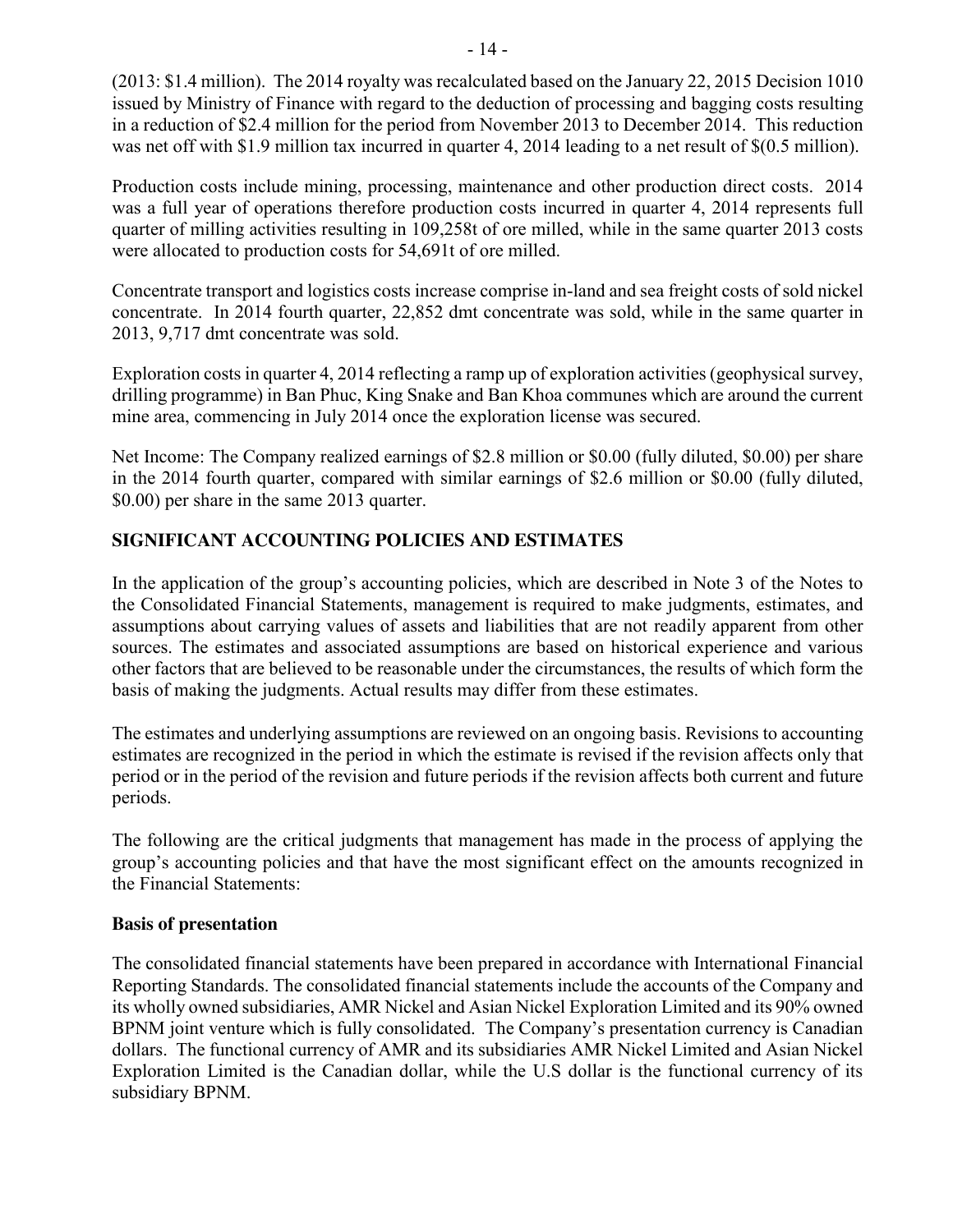### **Going Concern**

Management has determined that the Company will be able to continue as a going concern for the foreseeable future and realize its assets and discharge its liabilities and commitments in the normal course of business, and therefore, these financial statements have been prepared on a going concern basis and do not reflect any adjustments that may be necessary if the Company is unable to continue as a going concern.

As at December 31, 2014, the Company has cash and cash equivalents of \$5.0 million and working capital of \$9.3 million. During the year ended December 31, 2014, the Company earned net income of \$6.5 million and has an accumulated deficit of \$85.9 million. The Company incurred significant losses and negative cash flow from operations in the years prior to 2014. Whether the Company will maintain profitability and positive cash flow is uncertain and depends on numerous factors including but not limited to production level, production cost, ore grade, metallurgy, and nickel price. The factors indicate the existence of a material uncertainty that casts significant doubt about the Company's ability to continue as a going concern. Management is currently negotiating a new working capital credit facility and additional financing from majority shareholders to pursue its business objective.

The business of mining and exploring for minerals involves a high degree of risk and there can be no assurance that current operations, including exploration programs, will result in profitable mining operations. The recoverability of the carrying value of exploration and development properties and the Company's continued existence is dependent upon the preservation of its interest in the underlying properties, the discovery of economically recoverable reserves, the achievement of profitable operations, the ability of the Company to raise additional financing, if necessary, or alternatively upon the Company's ability to dispose of its interest on an advantageous basis. Changes in future conditions could require material write-downs of the carrying values.

### **Restatement of previously non-controlling interest**

During the preparation of the current year financial statements, the Company determined that the allocation of net loss between shareholders and non-controlling interest ("NCI") had been incorrectly calculated for the year ended December 31, 2013. The correction of this error resulted in an increase to shareholders' equity of \$1,163,469 as at December 31, 2013 and corresponding decreases to deficit and NCI, respectively. The correction of this error resulted in a reduction of the net loss and comprehensive loss attributable to shareholders of \$1,163,469 for the year ended December 31, 2013 offset by a corresponding increase in net loss and comprehensive loss attributable to NCI.

### **Asset Impairment**

Non-financial assets including property, plant and equipment and evaluation assets are assessed at each reporting date to determine whether there are any indicators that the carrying amounts of these assets are impaired or may require a reversal of impairment.

To determine fair value, management assesses the recoverable amount of the assets using the net present value of expected future cash flows. The assessment of fair values requires the use of judgments and assumptions for estimated recoverable production, long term commodity prices, discount rates, rehabilitation costs, future capital requirements and operating performance. Changes in any of these judgments or assumptions could result in a significant difference between the carrying amount and fair value of these assets.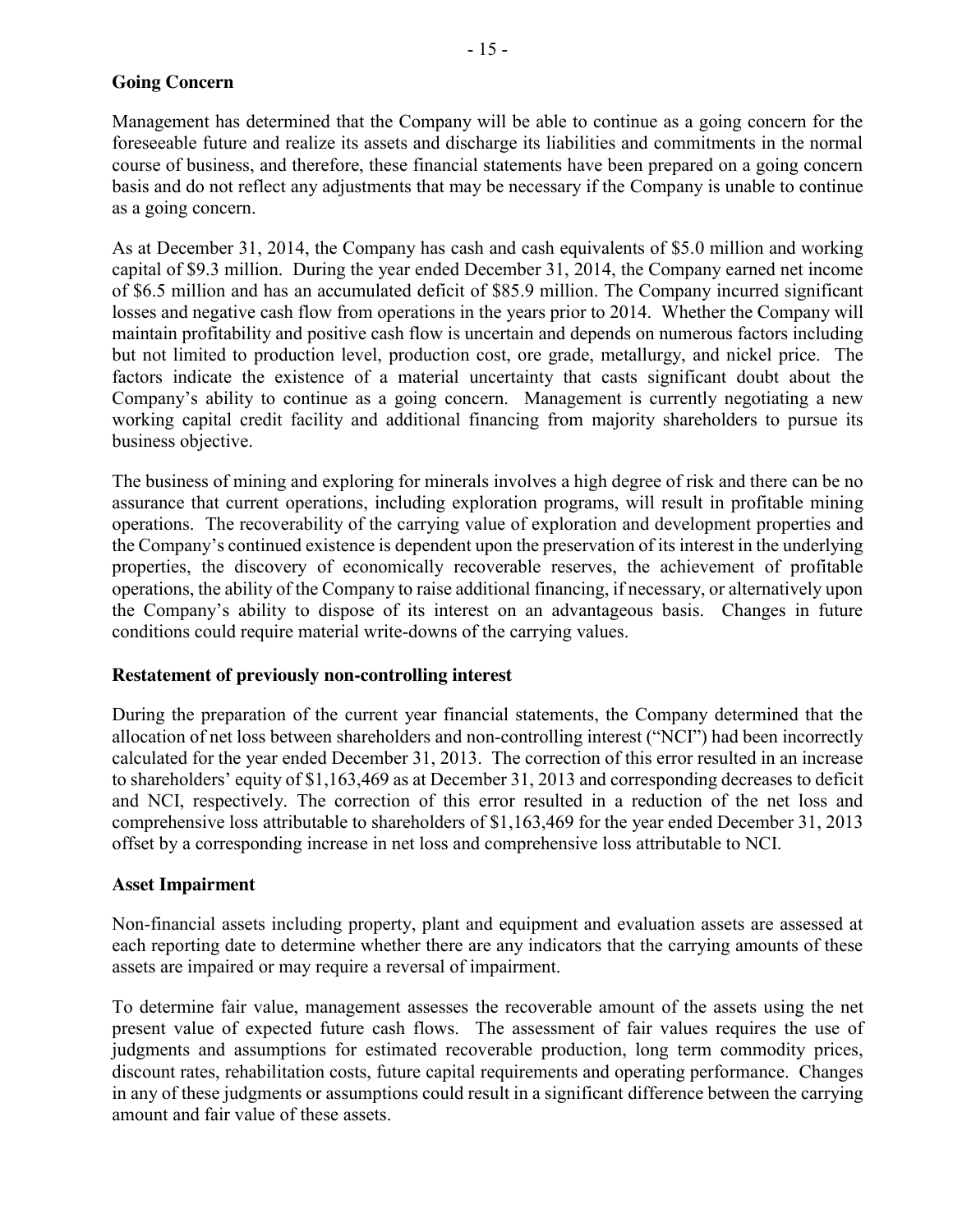### **Provision for rehabilitation costs**

The Company is required to decommission, rehabilitate and restore mines and processing sites at the end of their producing lives to a condition acceptable to the relevant authorities. The provision has been calculated taking into account the estimated future obligations including the costs of dismantling and removal of facilities, restoration and monitoring of the affected areas. The provision for future restoration costs is the estimate agreed with the expenditure required to settle the restoration obligation at the reporting date.

At December 31, 2014, there is a provision for rehabilitation of \$399,072 (2013: \$315,960).

### **Ore reserve estimates**

Estimates of recoverable quantities of reserves include assumptions on commodity prices, exchange rates, discount rates and production costs for future cashflows. It also involves assessment and judgment of difficult geological models. The economic, geological and technical factors used to estimate ore reserves may change from period to period. Changes in ore reserves affect the carrying values of mine properties, property, plant and equipment and the provision for rehabilitation assets. Ore reserves are integral to the amount of depreciation and amortization that will be charged to the Consolidated Statement of Operations and Comprehensive Loss.

### **Share-based compensation**

The Company has a share option plan, under which the fair value of all share-based awards is estimated using the Black-Scholes Option-Pricing Model at the grant date and amortized over the vesting periods. An individual is classified as an employee when the individual is an employee for legal or tax purposes or provides services similar to those performed by a direct employee, including directors of the Company. Share-based payments to non-employees are measured at the fair value of the goods or services received or the fair value of the equity instruments issued if it is determined the fair value of the goods or services cannot be reliably measured and are recorded at the date the goods or services are received. The amount recognized as an expense is adjusted to reflect the number of awards expected to vest.

Upon the exercise of the share purchase options, consideration paid together with the amount previously recognized in the share-based payment reserve is recorded as an increase to share capital. Charges for share purchase options that are forfeited before vesting are reversed from the share-based payments reserves. For those share purchase options that expire or are forfeited after vesting, the amount previously recorded in share-based payments reserve is transferred to deficit.

During the year, the Company recorded share-based compensation expense of \$317,678 compared with \$307,884 in 2013. During the year forfeiture and expiry of options resulted in \$310,116 (2013: \$162,551) being transferred from Share based payment reserve to Deficit.

### **Off-Balance Sheet Arrangements**

The Company does not have any off-balance sheet arrangements at December 31, 2014.

## **Future Accounting Policies**

A number of new standards, amendments to standards and interpretations, are not yet effective for the year ended December 31, 2014. The following pronouncements are those that the Company considers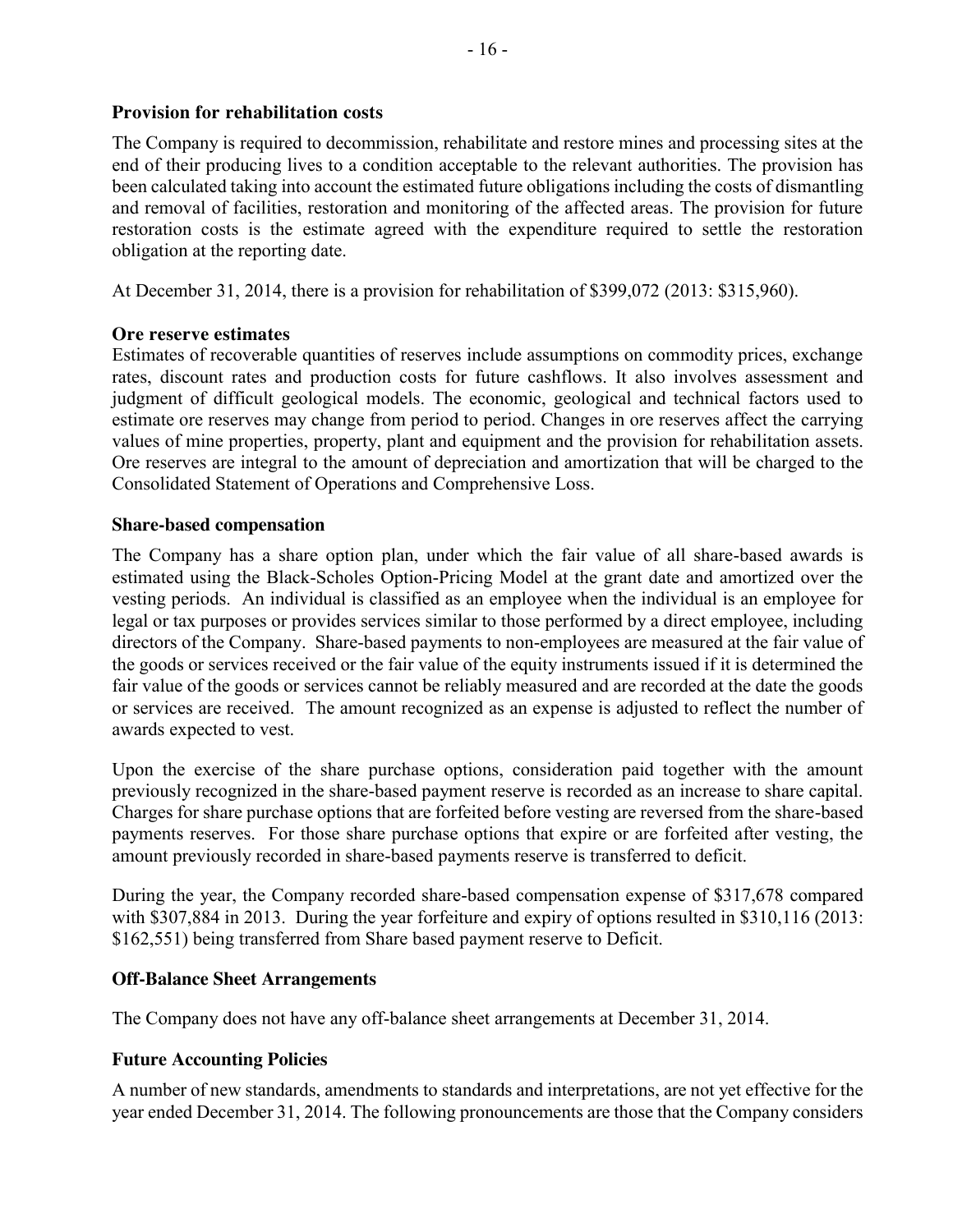most significant and are not intended to be a complete list of new pronouncements that may affect the financial statements.

### *IFRS 9, Financial Instruments*

This standard was published in July 2014 and replaces the existing guidance in IAS 30, '*Financial Instruments: Recognition and Measurement*.' IFRS 9 includes revised guidance on the classification and measurement of financial instruments, including a new expected credit loss model for calculating impairment on financial assets, and the new general hedge accounting requirements. It also carries forward the guidance on recognition and derecognition of financial instruments from IAS 39. IFRS 9 is effective for annual reporting periods beginning on or after January 1, 2019, with early adoption permitted. The Company is currently assessing the impact of adopting IFRS 9 on its consolidated financial statements, including the applicability of early adoption.

## *IFRS 15, Revenue from Contracts with Customers*

This standard contains a single model that applies to contracts with customers and two approaches to recognizing revenue: at a point in time or over time. The model features a contract-based five-step analysis of transactions to determine whether, how much and when revenue is recognized. New estimates and judgemental thresholds have been introduced, which may affect the amount and/or timing of revenue recognized. This standard is effective for fiscal years ending on or after December 31, 2017, with early adoption permitted. The Company is currently assessing the impact of adoption of IFRS 15 on its consolidated financial statements including the applicability of early adoption.

## **TRANSACTIONS WITH RELATED PARTIES**

## **Directors**

During 2014, the Company paid and accrued directors' fees of \$254,794 (2013: \$221,780) satisfied by cash payment, the grant of options and the issue of common shares of the Company. In 2014 there were \$250,627 in director fees categorized as share based payments (2013: \$221,780). At December 31, 2014, there were directors' fees of \$31,667 accrued and outstanding (2013: \$70,748), which were satisfied in January 2015 by a cash payment of \$4,167 and the issue of 550,000 common shares.

The following table below, details the share options granted and common shares issued or to be issued and cash to be paid to the directors to reimburse for director services during the year ended 2014: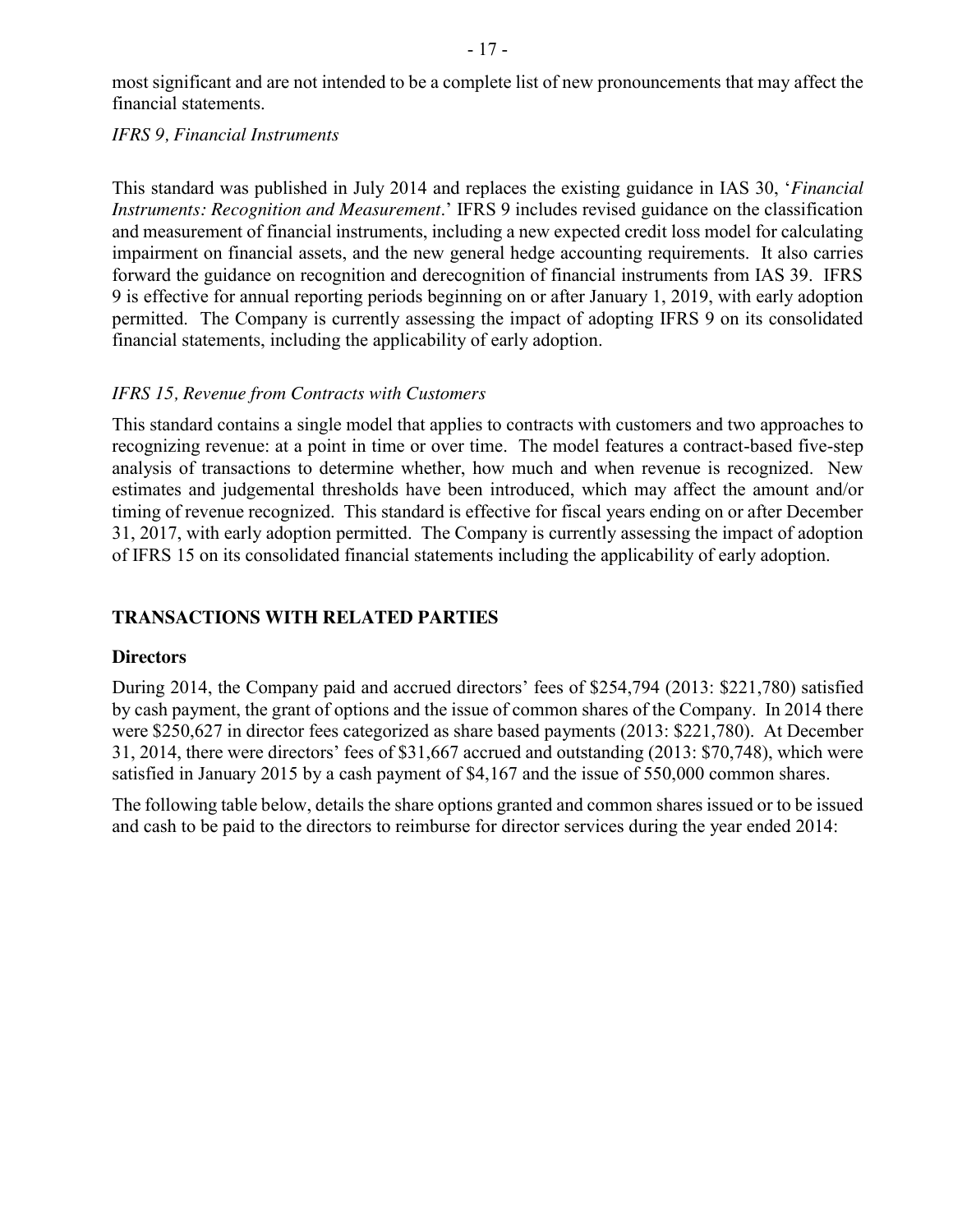| <b>Director</b>  | Cash    | <b>Number</b> of<br><b>Common</b><br><b>Shares</b><br>issued | <b>Number of</b><br><b>Share</b><br><b>Options</b><br>granted | <b>Date</b><br>granted/issued/<br>paid | <b>Exercise</b><br>price | Date expired     |
|------------------|---------|--------------------------------------------------------------|---------------------------------------------------------------|----------------------------------------|--------------------------|------------------|
| $J$ Castro $(1)$ |         |                                                              | 714,242                                                       | February 1, 2014                       | \$0.08                   | February 1, 2019 |
| M Brown          |         |                                                              | 536,682                                                       | February 1, 2014                       | \$0.08                   | February 1, 2019 |
|                  |         |                                                              | 999,907                                                       | November 5, 2014                       | \$0.05                   | November 5, 2019 |
| S Gill           |         |                                                              | 400,252                                                       | February 1, 2014                       | \$0.08                   | February 1, 2019 |
|                  |         |                                                              | 740,870                                                       | November 5, 2014                       | \$0.05                   | November 5, 2019 |
| J Askew          |         | 157,771                                                      |                                                               | April 10, 2014                         | N/A                      | N/A              |
|                  |         | 224,826                                                      |                                                               | July 10, 2014                          | N/A                      | N/A              |
|                  |         | 250,000                                                      |                                                               | November 5, 2014                       | N/A                      | N/A              |
|                  |         | 250,000                                                      |                                                               | January 26, 2015                       | N/A                      | N/A              |
| C Castle         |         | 189,325                                                      |                                                               | April 10, 2014                         | N/A                      | N/A              |
|                  |         | 269,791                                                      |                                                               | July 10, 2014                          | N/A                      | N/A              |
|                  |         | 300,000                                                      |                                                               | November 5, 2014                       | N/A                      | N/A              |
|                  |         | 300,000                                                      |                                                               | January 26, 2015                       | N/A                      | N/A              |
| R Widdup         |         |                                                              | 806,802                                                       | October 23, 2013                       | \$0.05                   | October 23, 2018 |
|                  |         |                                                              | 740,870                                                       | November 5, 2014                       | \$0.05                   | November 5, 2019 |
| M Buttenshaw     | \$4,167 |                                                              |                                                               | January 26, 2015                       | N/A                      | N/A              |

(1) Mr. Castro resigned on June 30, 2014. All common share options were forfeited during the 2014 year.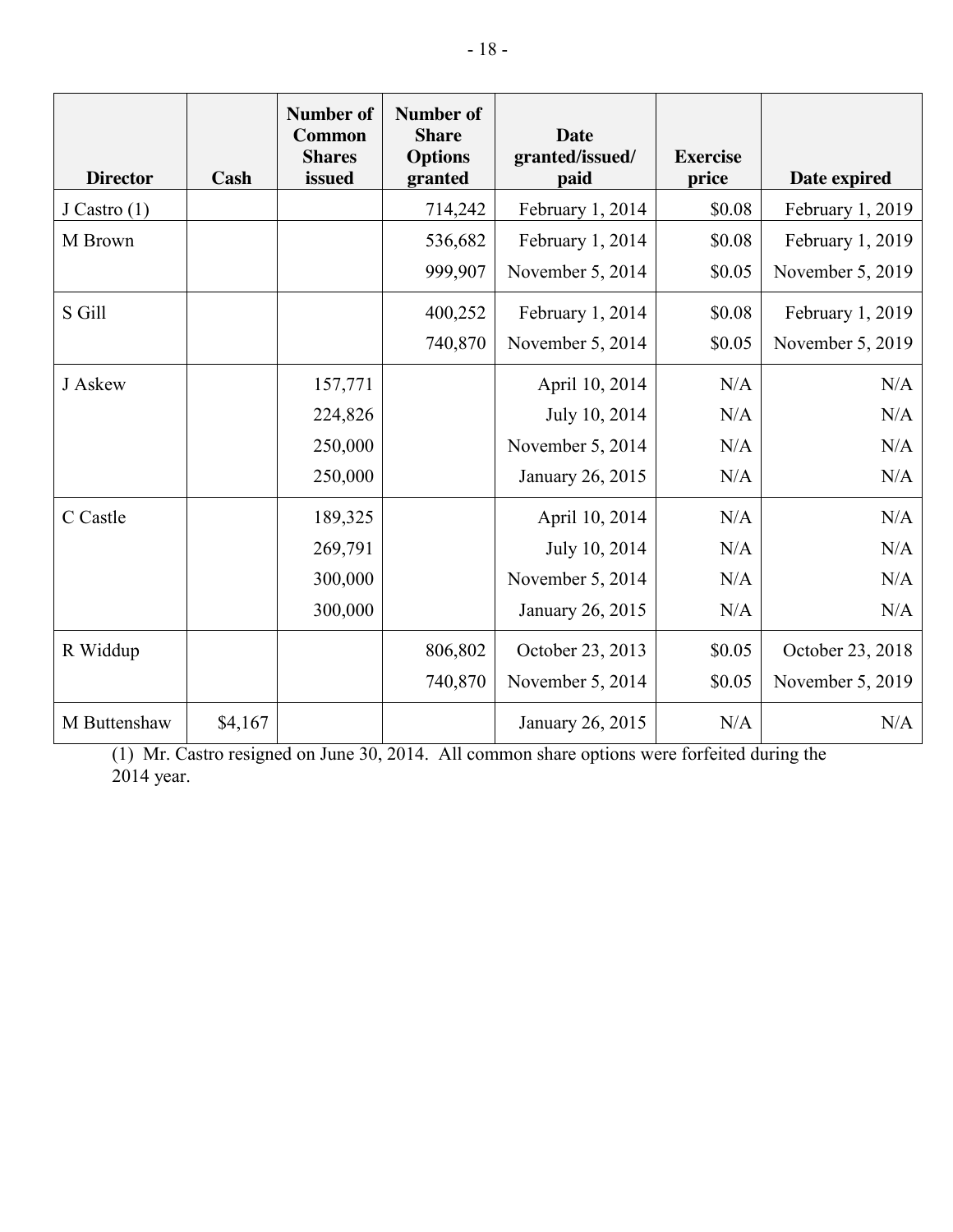The following details the cash payments and share options granted to the directors in payment of their director fees for the year ended 2013:

| <b>Director</b>  | <b>Number of</b><br><b>Common</b><br><b>Shares</b> issued | <b>Number of</b><br><b>Share</b><br><b>Options</b><br>granted | <b>Date</b><br>granted/issued/<br>paid | <b>Exercise</b><br>price | Date expired     |
|------------------|-----------------------------------------------------------|---------------------------------------------------------------|----------------------------------------|--------------------------|------------------|
| $J$ Castro $(1)$ |                                                           | 674,950                                                       | July 18, 2012                          | \$0.10                   | July 17, 2017    |
|                  | 412,120                                                   |                                                               | October 10, 2013                       | N/A                      | N/A              |
|                  | 425,441                                                   |                                                               | January 10, 2014                       | N/A                      | N/A              |
| M Brown          |                                                           | 674,950                                                       | July 18, 2012                          | \$0.10                   | July 17, 2017    |
|                  | 309,090                                                   |                                                               | October 10, 2013                       | N/A                      | N/A              |
|                  | 319,081                                                   |                                                               | January 10, 2014                       | N/A                      | N/A              |
| S Gill           | 250,000                                                   |                                                               | October 10, 2013                       | N/A                      | N/A              |
|                  | 250,000                                                   |                                                               | January 10, 2014                       | N/A                      | N/A              |
| J Askew          |                                                           | 421,844                                                       | July 18, 2012                          | \$0.10                   | July 17, 2017    |
|                  |                                                           | 499,862                                                       | October 23, 2013                       | \$0.05                   | October 23, 2018 |
|                  | 195,652                                                   |                                                               | January 10, 2014                       | N/A                      | N/A              |
| C Castle         |                                                           | 506,841                                                       | July 18, 2012                          | \$0.10                   | July 17, 2017    |
|                  |                                                           | 599,841                                                       | October 23, 2013                       | \$0.05                   | October 23, 2018 |
|                  | 234,783                                                   |                                                               | January 10, 2014                       | N/A                      | N/A              |
| R Widdup         |                                                           | 421,844                                                       | July 18, 2012                          | \$0.10                   | July 17, 2017    |
|                  |                                                           | 806,803                                                       | October 23, 2013                       | \$0.05                   | October 23, 2018 |

(1) Mr. Castro resigned on June 30, 2014. All common share options were forfeited during the 2014 year.

### **Key management**

Salary paid to key management persons during 2014 was \$753,586 (2013: \$583,935). In addition these officers were granted 4,000,000 share options (2013: 4,500,000 share options) pursuant to the terms of the Company's share option plan.

### **Pala Investment Limited**

During 2012 Pala Investment Limited (Pala) became a controlling shareholder of the Company.

On May 25, 2012, Pala purchased 108,333,333 units of the Company for gross proceeds of \$6,500,000. Each unit consisted of one common share and one half of one common share purchase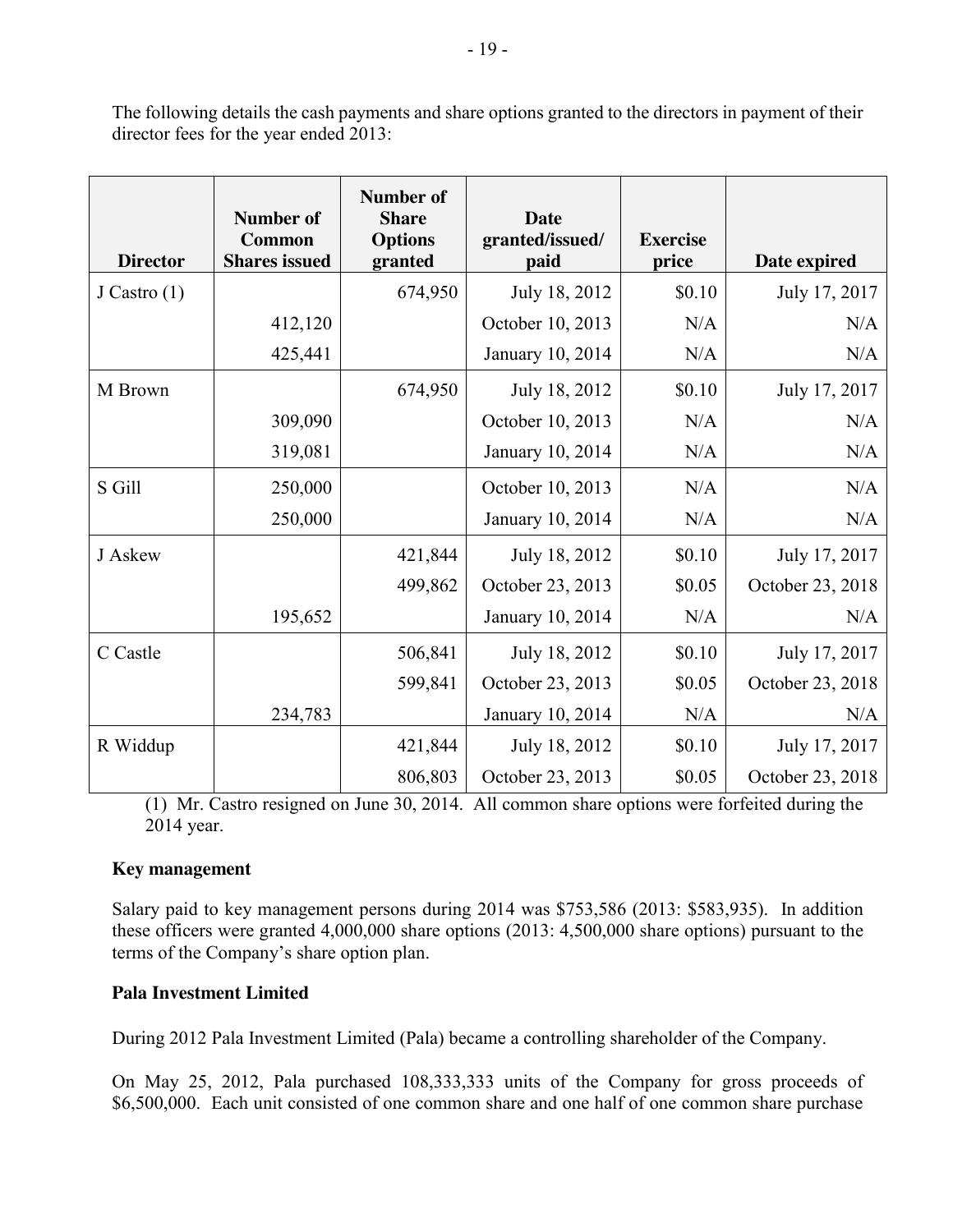warrant which entitles Pala to purchase one common share at a price of \$0.10 until May 25, 2017. Concurrently with this private placement, Pala purchased 49,481,600 AMR shares from the previous controlling shareholder. Following these transactions two Pala nominees were appointed to the Company's board of directors.

On December 18, 2012 Pala purchased 150,000,000 common shares of the Company under a private placement.

On December 20, 2012 Pala announced that they had purchased 25,891,581 shares of the Company by way of a share purchase agreement with a third party.

On March 28, 2013 Pala purchased 158,845,081 common shares of the Company pursuant to the excise of it basic subscription privilege in full under the Company's rights offering. In addition Pala purchased 77,262,232 common share of the Company pursuant to a standby commitment provided as part of the rights offering. Subsequent to these purchases Pala owned and controlled, directly or indirectly 569,813,827 common shares of the Company.

## **RISK FACTORS**

Because of the nature of its business, the operations of the Company are subject to a number of risks, including the following, any one or all of which could have a material adverse effect on the Company and its business:

### **Dependence on the Ban Phuc Nickel Project**

AMR is primarily focused on the development of the Ban Phuc mine. AMR does not own any significant assets other than those related to AMR's ownership interest in the mine which is AMR's only mineral property and represents AMR's only immediate potential for future generation of revenues. Unless AMR acquires additional property interests, any adverse developments affecting the mine could have a material adverse effect upon AMR and would materially and adversely affect the potential mineral resource production, profitability, financial performance and results of operations of AMR.

## **Mine Life**

Based on the Project's estimated mineral resources and mineral reserves, the estimated life of the mine is approximately five (5) years. A failure to acquire new mineral properties or expand the mine's mineral resources and mineral reserves will affect the long-term sustainability and potential profitability of AMR.

### **Risk of the Revocation of Licences and Permits**

Any failure to comply strictly with applicable laws, regulations and local practices relating to mineral rights applications, including for exploration permits and exploitation or mining licenses, and tenure, could result in loss, reduction or expropriation of entitlements, the imposition of additional local or foreign parties as joint venture partners with carried or other interests or enforcement actions against us, including orders issued by regulatory or judicial authorities causing operations to cease or be curtailed, and may include corrective measures requiring capital expenditures, installation of additional equipment, or remedial actions. Furthermore, no assurance can be given that new rules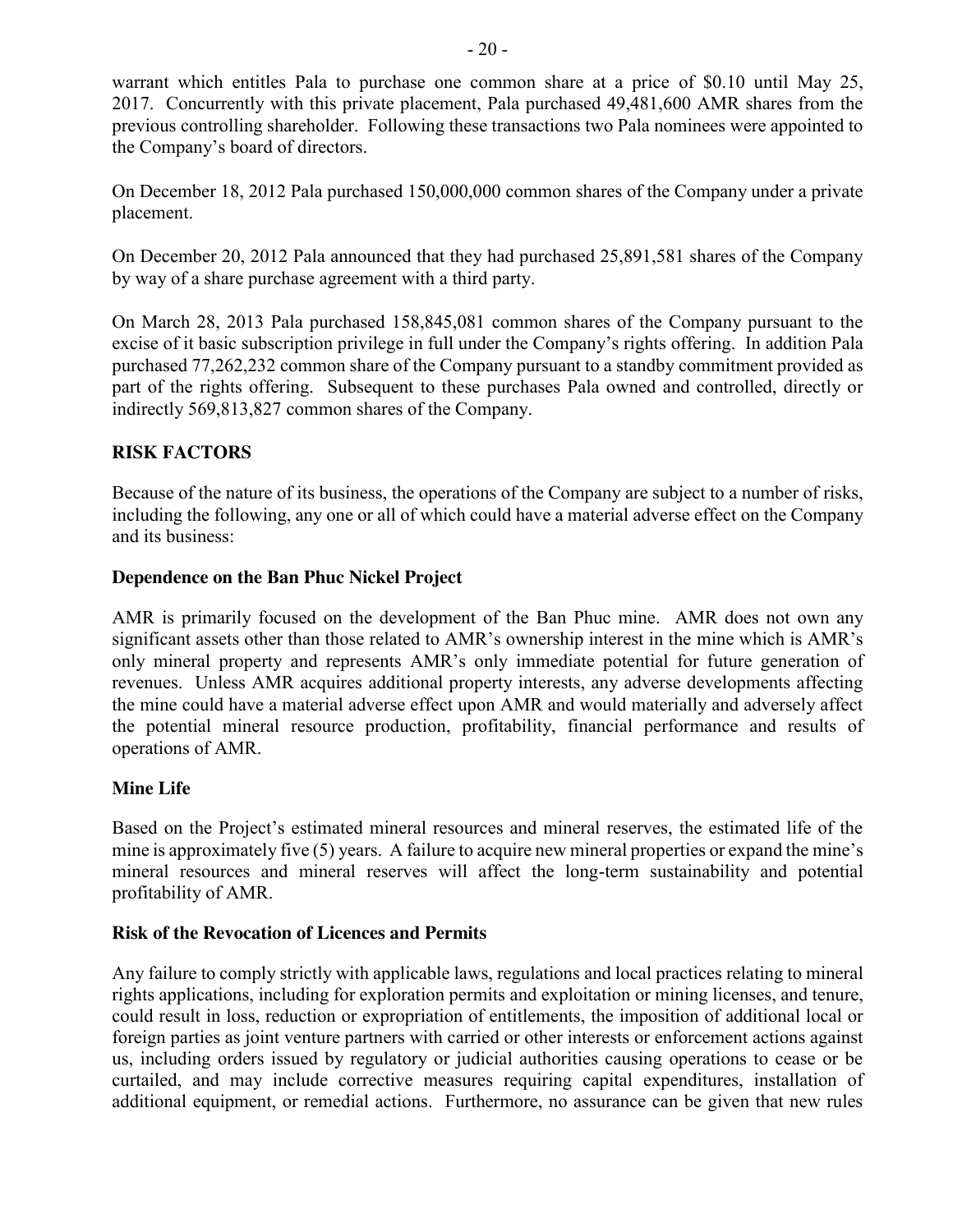and regulations will not be enacted or that existing rules and regulations will not be applied in a manner, which could limit or curtail production or development. Amendments to current laws and regulations governing operations and activities or mining and milling or more stringent implementation thereof could have a material adverse impact on us.

The occurrence of these various factors and uncertainties cannot be predicted and any of them could have an adverse effect on our operations or profitability.

### **Additional funding requirements**

Further exploration and development by the Company will depend upon the Company's ability to obtain necessary permits and also financing through the joint venturing of projects, equity financing, debt financing or other means. There is no assurance that the Company will be successful in obtaining the required permits, financing or obtaining such financing on acceptable terms. Failure to obtain required financing on a timely basis or on acceptable terms could have a material adverse effect on the Company's financial conditions, results of operations and liquidity and could cause the Company to forfeit all of parts of its property and reduce or terminate its operations.

Sales of substantial amounts of the Common Shares, or the availability of such Common Shares for sale, could adversely affect the prevailing market prices for the Company's securities. A decline in the market prices of the Company's securities could impair its ability to raise additional capital through the sale of new Common Shares should the Company desire to do so.

AMR may incur substantial costs in pursuing future capital requirements, including investment banking fees, legal fees, accounting fees, securities law compliance fees, printing and distribution expenses and other costs. The ability to obtain needed financing may be impaired by such factors as the capital markets (both generally and in the nickel industry in particular), the location of the Project in Vietnam and the price of nickel on the commodities markets (which will impact the amount of asset-based financing available) and/or the loss of key management personnel. Further, if the price of nickel on the commodities markets decreases, then potential revenues from the Project will likely decrease and such decreased revenues may increase the requirements for capital. If AMR is unable to obtain additional financing as needed, it may be required to reduce the scope of its operations or anticipated expansion, forfeit its interest in some or all of its properties, incur financial penalties or reduce or terminate its operations.

### **The Company has entered into an off-take agreement with a single customer for all of the production from the Project.**

In April 2008, BPNM entered into the Off-Take Agreement for all of the concentrate production from the Project from the currently defined resources. Jinchuan is a large Chinese enterprise, but there are no guarantees that Jinchuan will ultimately be able to purchase the nickel concentrate produced by the Project. The Off-Take Agreement also granted Jinchuan a first refusal option on additional nickel concentrates that BPNM may produce from new projects other than the Project. As such, AMR's total number of customers will for the immediate future remain limited and expose AMR to counterparty risks associated with the financial condition of Jinchuan. As a result of this reliance on a small number of customers, AMR could be subject to adverse consequences if Jinchuan breaches its purchase commitments. The failure of Jinchuan to purchase the nickel concentrate from the Project in accordance with the terms of the Off-Take Agreement could result in a loss of revenue if AMR is unable to sell the product from the Project to other purchasers. AMR cannot guarantee that it would be able to sell its product in the spot market or that the spot market price will be competitive to those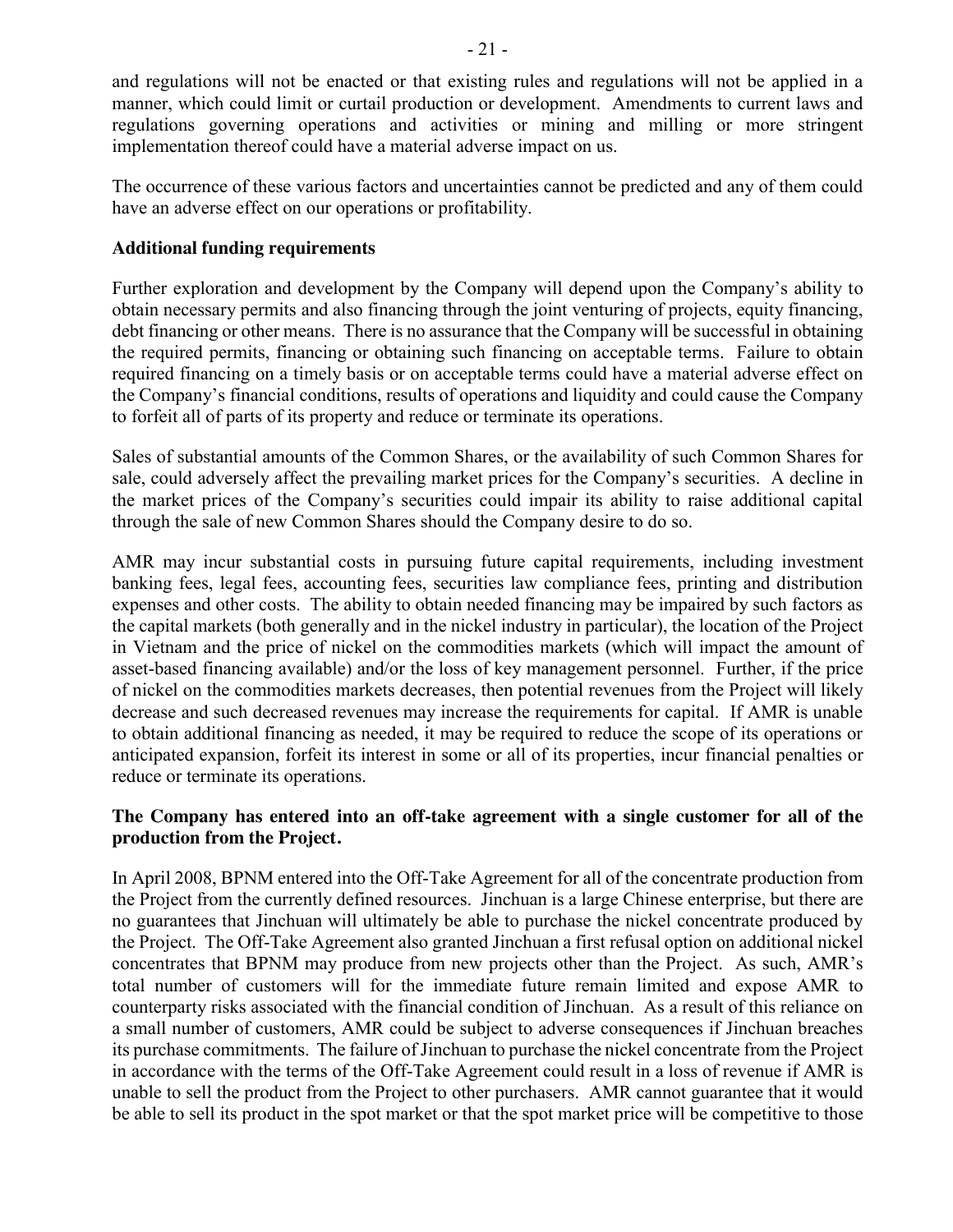prices that it would be expected to obtain under the Off-Take Agreement. If AMR is unable to satisfy conditions in the Off-Take Agreement or secure binding contracts with other customers, AMR's results of operations and financial condition, could be materially adversely affected.

### **AMR may not meet its production targets or its cost estimates**

The ability of the Ban Phuc mine to meet nickel production levels is dependent in part on the successful development of mines and/or expansion of mining operations in the future which rely on the accuracy of predicted factors including capital and operating costs, metallurgical recoveries, reserve estimates, and future iron ore prices, as well as accurate feasibility studies, acquisition of land and surface rights and issuance of necessary permits/approvals. Actual production and costs may vary from the estimates for a variety of reasons such as estimates of grade, tonnage, dilution and metallurgical and other characteristics of the iron ore varying in the actual ore mined, revisions to mine plans, risks and hazards associated with mining, adverse weather conditions, unexpected labour shortages or strikes, equipment failures and other interruptions in production capabilities. Production costs may also be affected by increased stripping costs, increases in level of ore impurities, labour costs, raw material costs, inflation and fluctuations in currency exchange rates. Failure to achieve production targets or cost estimates could have a material adverse impact on AMR's sales, profitability, cash flow and overall financial performance.

### **Mining operations are vulnerable to supply chain disruptions**

AMR's current and future operations could be adversely affected by shortages of, as well as lead times to deliver, strategic spares, critical consumables and mining equipment. In the past, other mining companies have experienced shortages in critical consumables, particularly as production capacity in the global mining industry has expanded in response to increased demand for commodities, and it has experienced increased delivery times for these items. Shortages of strategic spares, critical consumables or mining equipment, could in the future, result in production delays and productions shortfalls, and increases in prices could result in an increase in both operating costs and the capital expenditure to maintain and develop mining operations.

AMR and other nickel mining companies, have influence over manufacturers and suppliers of these items. In certain cases, there may be only limited suppliers for certain strategic spares, critical consumables or mining equipment who command superior bargaining power relative to AMR, or it could at times face limited supply or increased lead time in the delivery of such items.

If AMR experiences shortages, or increased lead times in delivery of strategic spares, critical consumables or mining equipment, its results of operations and financial condition could be adversely affected.

### **Political Risk and Economic Instability**

AMR's exploration, development and operation activities occur in Vietnam. As such, AMR may be affected by possible political or economic instability in Vietnam. There can, for example, be no assurance that future political and economic conditions in Vietnam will not result in the government adopting policies respecting foreign ownership and development of interests in mineral resources, which could be adverse to the Company's interests or profitability. The risks include, but are not limited to, terrorism, military repression, fluctuations in currency exchange rates and high rates of inflation. Changes in resource development or investment policies or shifts in political attitude in Vietnam may prevent or hinder AMR's business activities and render the Project unprofitable by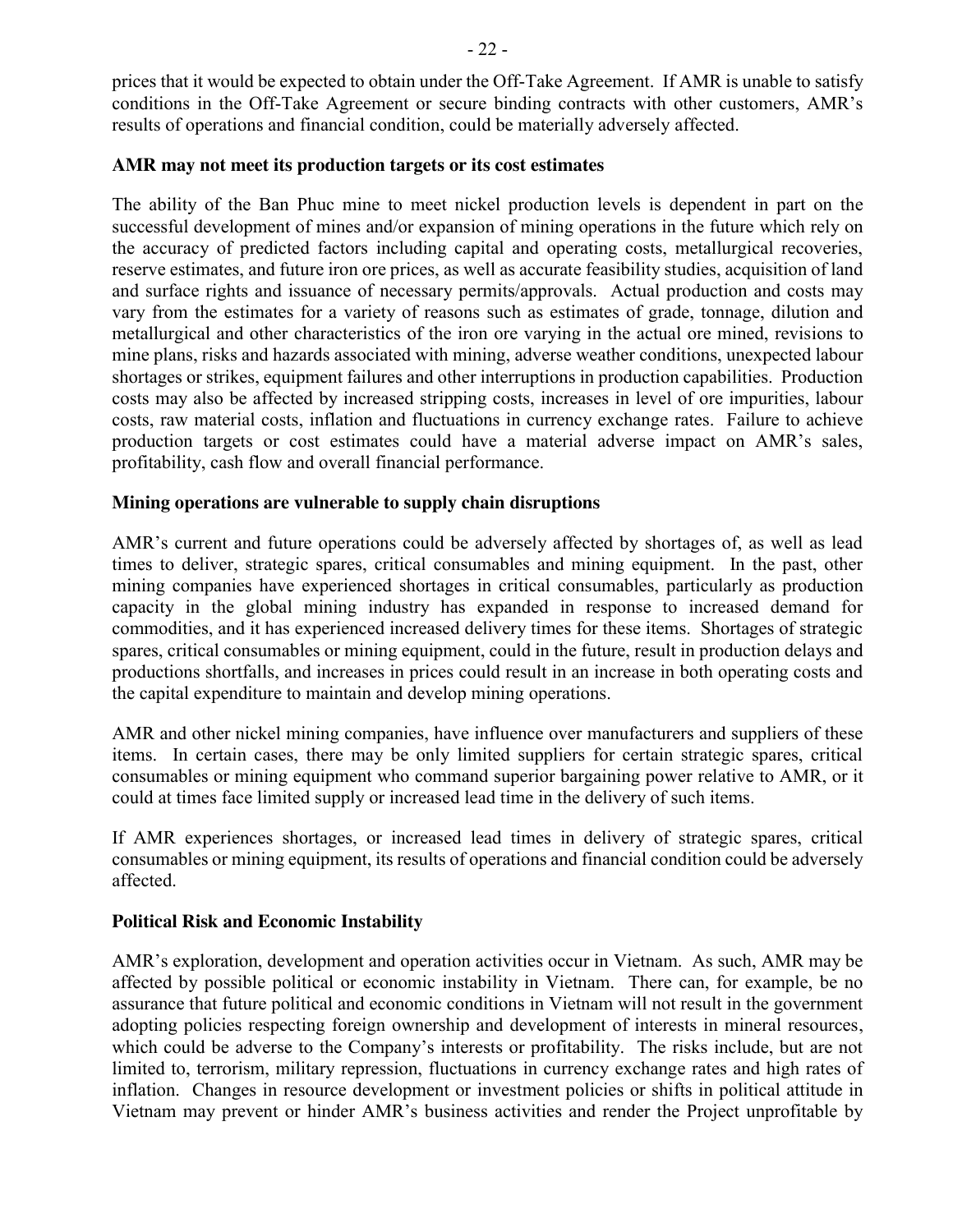preventing or impeding future property exploration, development or mining. Operations may be affected in varying degrees by government regulations with respect to restrictions on production, price controls, export controls, restrictions on repatriation of earnings, royalties and duties, income taxes, nationalization of property or businesses, expropriation of property, maintenance claims, environmental legislation, land use, land claims of local people, water use and mine safety. The laws on foregoing investment and mining are still evolving in Vietnam and it is not known how they will evolve. In particular, the current law on minerals allows the government to announce areas where mining activities are prohibited (or temporarily prohibited) for reasons of national defense, security, protection of historical or cultural sites, scenery or other public interests, subject only to providing fair and equitable treatment in respect of damage caused where mineral activities are being legally conducted therein. The effect of these factors cannot be accurately predicted.

### **Vietnamese tax laws are open to interpretation and, with respect to mining and refining, there are no clear precedents to properly guide AMR's tax policies**

Management of AMR considers that AMR has made adequate provision for tax liabilities to the Vietnamese national, provincial and local authorities based on correspondence with such authorities and on external advice received. However, because Vietnam's tax laws, especially with respect to mining and refining are evolving and open to interpretation, there is a risk that material additional and/or back-dated taxes and penalties may be levied on AMR, which could adversely impact its results of operations and financial condition of AMR.

### **Mining, processing, development and exploration activities depend, to one degree or another, on adequate infrastructure.**

Reliable roads, bridges, power sources and water supply are important determinants, which affect capital and operating costs. AMR's inability to secure adequate water and power resources, as well as other events such as unusual or infrequent weather phenomena, sabotage, government or other interference in the maintenance or provision of such infrastructure could adversely affect AMR's operations, financial condition and results of operations.

## **AMR is dependent on outside parties for the conduct of its business**

AMR has relied upon consultants, engineers and other service providers and intends to rely on these parties for development, construction, and operating expertise. Substantial expenditures are required to construct mines to establish mineral reserves through drilling, to carry out environmental and social impact assessments, to develop metallurgical processes to extract metal from ore and, in the case of new exploration, to develop the exploration and plant infrastructure at any particular site. If such parties' work is deficient or negligent or is not completed in a timely manner, it could have a material adverse effect on the Project.

AMR currently uses the services of a western mining contractor for ongoing production at Ban Phuc. Increased demand for and cost of contract mining services and equipment could cause project costs to increase and could have a material adverse effect on the Project.

### **Exchange rates**

The profitability of AMR may decrease when affected by fluctuations in the foreign currency exchange rates between the United States dollar, the Canadian dollar, the Australian dollar and the Vietnamese dong. Exchange rate fluctuations affect the costs of development activities that AMR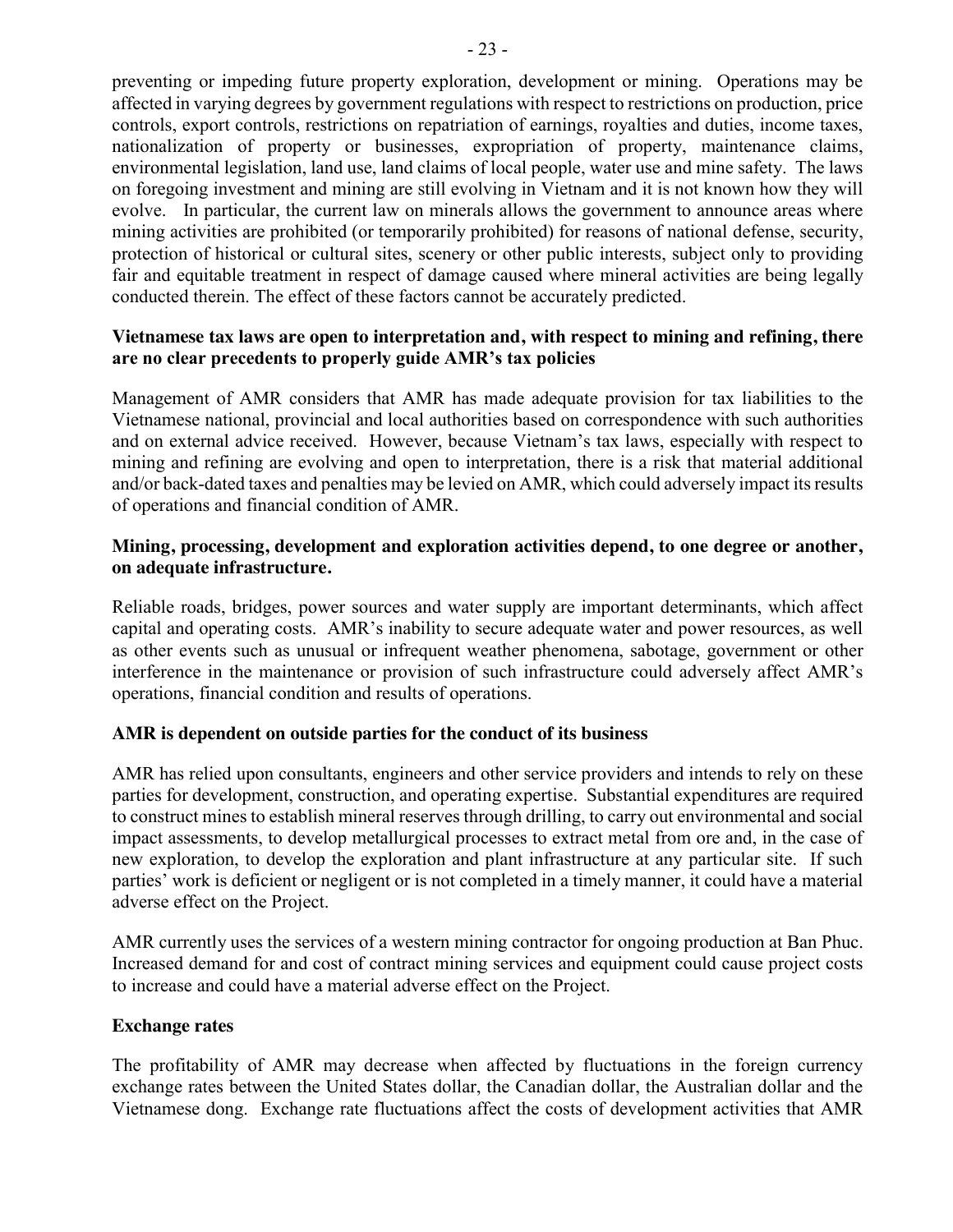incurs in United States dollars, Australian dollars and Vietnamese dong. AMR does not currently take any steps to hedge against currency fluctuations.

## **Certain directors and officers may have conflicts of interest.**

Certain of the directors and officers of AMR are engaged in, and will continue to engage in, other business activities on their own behalf and on behalf of other companies, including activities involving mining and mineral exploration, and, as a result of these and other activities, such directors and officers of AMR may become subject to conflicts of interest. The BCBCA provides that in the event that a director has an interest in a contract or proposed contract or agreement, the director shall disclose his interest in such contract or agreement and shall refrain from voting on any matter in respect of such contract or agreement unless otherwise provided under the BCBCA. To the extent that conflicts of interest arise, such conflicts will be resolved in accordance with the provisions of the BCBCA.

### **Illiquid market for AMR's securities**

AMR shares are highly illiquid and cannot be easily sold in the market without significant risk of a loss in value. Further contributing to AMR's illiquidity, is the fact that a small group of shareholders currently hold over 88% of its Common Shares. There can be no assurance that an active market for AMR's securities will develop. In addition, the market price of the securities of AMR at any given point in time may not accurately reflect the long-term value of AMR. Furthermore, responding to any events or circumstances resulting from the risk factors described herein could result in substantial costs and divert management's attention and resources.

### **Significant Shareholder**

At the date of this report, Pala has control over AMR and its interests may conflict with those of other shareholders. Pala owns, directly 569,813,827 Common Shares, representing approximately 73.1% of the issued and outstanding Common Shares on a non-diluted basis, plus 54,166,667 Common Share purchase warrants, which if exercised, would bring Pala's ownership interest in the Company to 74.9% on a partially-diluted basis. Pala has a significant influence in any matter coming before a vote of shareholders and Pala alone will be in a position to prevent approval of certain matters requiring shareholder approval. Investors should be aware that votes in respect of the Common Shares may be significantly influenced by a small group of insiders as detailed in the table below. Pala is also able to effect certain fundamental changes to AMR in accordance with the BCBCA because it is able to, on its own, meet the applicable 66 2/3% voting threshold for shareholder approval to effect such changes.

| <b>Shareholder</b>                                  | <b>Number of Common</b> | Percentage of Common      |
|-----------------------------------------------------|-------------------------|---------------------------|
|                                                     | $Shares^{(1)}$          | <b>Shares Outstanding</b> |
| Pala Investments Limited                            | 569,813,827             | 73.1%                     |
| Melior Resource Inc                                 | 47,272,727              | $6.1\%$                   |
| Lion Selection Group Limited <sup>(2)</sup>         | 39,950,288              | $5.1\%$                   |
| Malaysia Smelting Corporation Berhad <sup>(3)</sup> | 31,297,661              | $4.0\%$                   |
| <b>Total</b>                                        | 641,061,776             | 82.2%                     |

#### **Notes:**

(1) Based on information posted on SEDI as of April 30, 2015.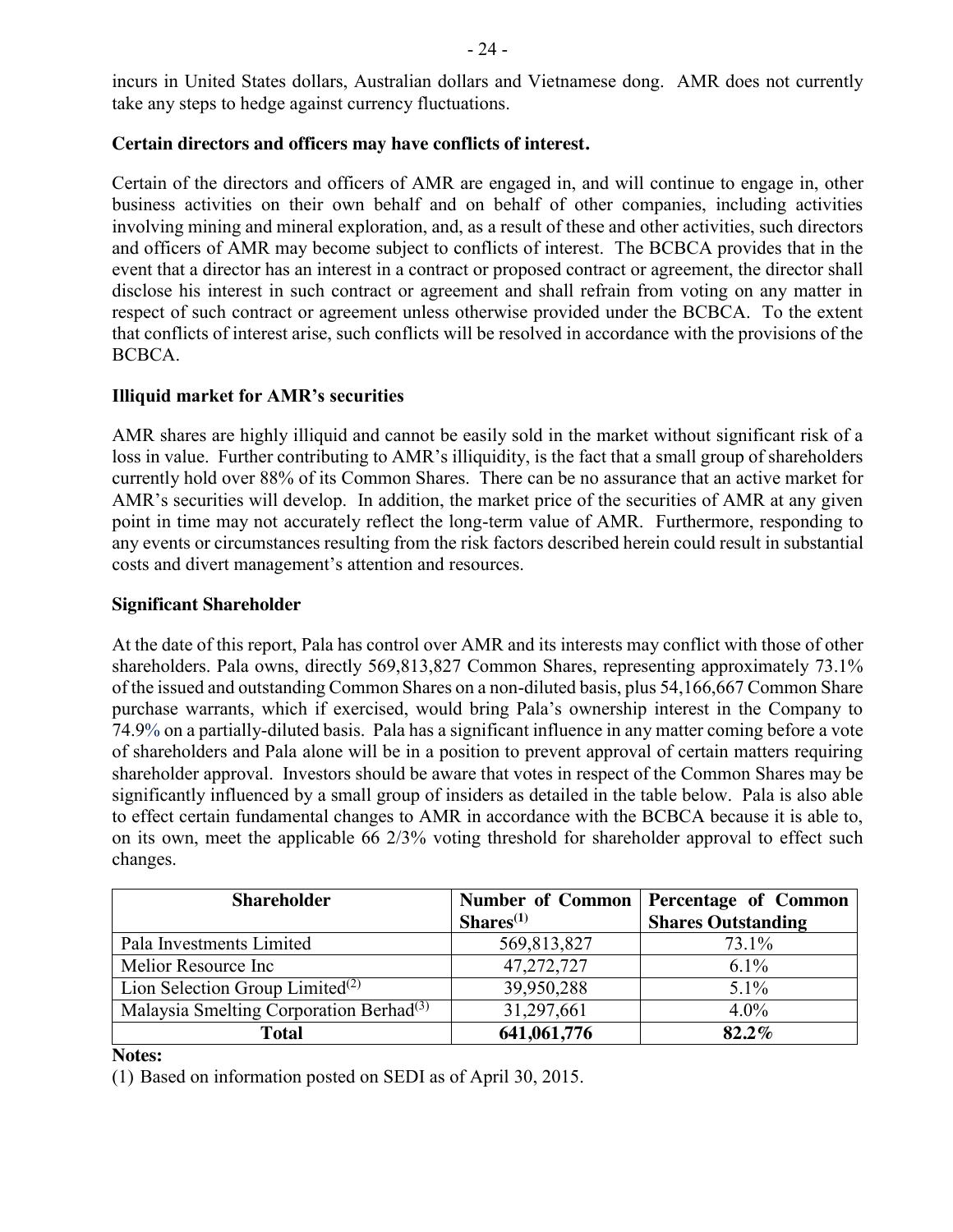- (2) Of the 39,950,288 Common Shares, 16,666,666 are held by Lion Selection Group Limited and 23,283,622 are held by its affiliate Asian Lion Limited, an entity which is controlled by Lion Selection Group Limited.
- (3) Pala has a right of first refusal to purchase the Common Shares held by MSC, which if exercised would bring Pala's ownership to 601,111,488 Common Shares, representing approximately 77.1% on a non-diluted basis and 78.6% on a partially diluted basis, if it exercises its 54,166,667 Common Share purchase warrants.

### **Mining industry**

The exploration for and development of mineral deposits involves significant risks, which even a combination of careful evaluation, experience and knowledge may not eliminate. While the discovery of a mineral deposit may result in substantial rewards, few properties that are explored are ultimately developed into producing mines. Major expenses may be required to locate and establish mineral reserves, to develop metallurgical processes and to construct mining and processing facilities at a particular site. It is impossible to ensure that the activities currently planned by the Company will result in profitable commercial mining operations. Whether a mineral deposit will be commercially viable depends on a number of factors, some of which are: the particular attributes of the deposit, such as size, grade and proximity to infrastructure; metal prices, which are highly cyclical; and government regulations, including regulations relating to prices, taxes, royalties, land tenure, land use, importing and exporting of minerals and environmental protection. The exact effect of these factors cannot accurately be predicted, but in combination they could result in the Company not receiving an adequate return on invested capital.

The Company's activities are subject to all the hazards and risks normally encountered in the exploration for, and development and production of minerals, including unusual and unexpected geologic formations, seismic activity, rock bursts, cave-ins, flooding and other conditions involved in the drilling and removal of material, any of which could result in damage to, or destruction of, mines and other producing facilities, damage to life or property, environmental damage and possible legal liability. Milling operations are subject to hazards such as equipment failure or failure of retaining dams around tailings disposal areas, which may result in environmental pollution and consequent liability.

### **Limited production revenues; history of losses**

To date, the Company has only limited production revenue from mining operations, as commercial production at Ban Phuc commenced late in 2013. There can be no assurance that significant additional losses will not occur in the near future or that the Company will be profitable in the future. The Company's operating expenses and capital expenditures may increase in subsequent years as the costs for consultants, personnel and equipment associated with advancing exploration, development and commercial production of its properties are incurred. The amounts and timing of expenditures will depend on the progress of ongoing exploration and development, the results of consultant's analysis and recommendations, the rate at which operating losses are incurred, the execution of any joint venture agreements with strategic partners, the Company's acquisition of additional properties and other factors, many of which are beyond the Company's control.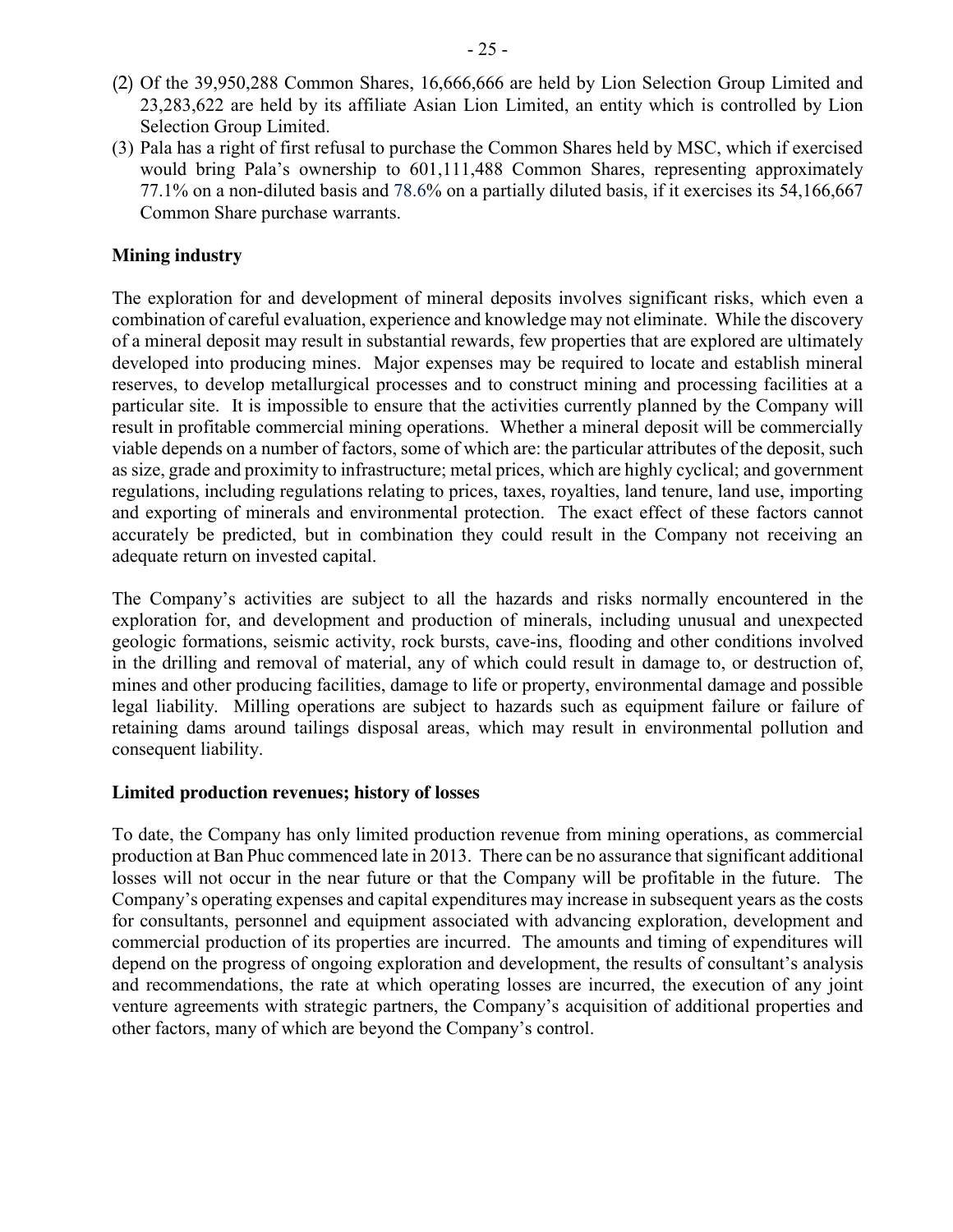### **Uncertainty of resource and reserve estimates**

The figures presented for both mineral resources and mineral reserves in this document are only estimates. The estimating of mineral resources and mineral reserves is a subjective process and the accuracy of mineral resource and mineral reserve estimates is a function of the quantity and quality of available data, the accuracy of statistical computations, and the assumptions used and judgments made in interpreting available engineering and geological information. There is significant uncertainty in any mineral resource or reserve estimate and the actual deposits encountered and the economic viability of a deposit may differ materially from the Company's estimates.

Estimated mineral resources and mineral reserves may have to be re-estimated based on changes in mineral prices, further exploration or development activity or actual production experience. This could materially and adversely affect estimates of the volume or grade of mineralization, estimated recovery rates or other important factors that influence mineral resource or mineral reserve estimates. Market price fluctuations for metals, increased production costs or reduced recovery rates or other factors may render the Company's present reserves uneconomical or unprofitable to develop. A reduction in estimated reserves could require material write-downs in investment in the affected mining property and increased amortization, reclamation and closure charges.

Mineral resources are not mineral reserves and there is no assurance that any resource estimate will ultimately be reclassified as proven or probable reserves. Mineral resources which are not mineral reserves do not have demonstrated economic viability.

#### **Uncertainty relating to inferred mineral resources**

Inferred mineral resources cannot be converted into mineral reserves as the ability to assess geological continuity is not sufficient to demonstrate economic viability. Due to the uncertainty which may attach to inferred mineral resources, there is no assurance that inferred mineral resources will be upgraded to resources with sufficient geological continuity to constitute proven and probable mineral reserves as a result of continued exploration.

### **Competition**

The mining business is competitive in all of its phases. The Company competes with numerous other companies and individuals, including competitors with greater financial, technical and other resources than the Company, in the search for and the acquisition of attractive mineral properties. The Company's ability to acquire properties in the future will depend not only on its ability to develop the Project, but also in its ability to select and acquire other suitable producing properties or prospects for mineral exploration or development. There can be no assurance that the Company will be able to compete successfully with others in acquiring such properties or prospects.

### **Insurance and uninsured risks**

The Company's business is subject to a number of risks and hazards generally, including adverse environmental conditions, industrial accidents, labour disputes, unusual or unexpected geological conditions, ground or slope failures, cave-ins, changes in the regulatory environment and natural phenomena such as inclement weather conditions, floods and earthquakes. Such occurrences could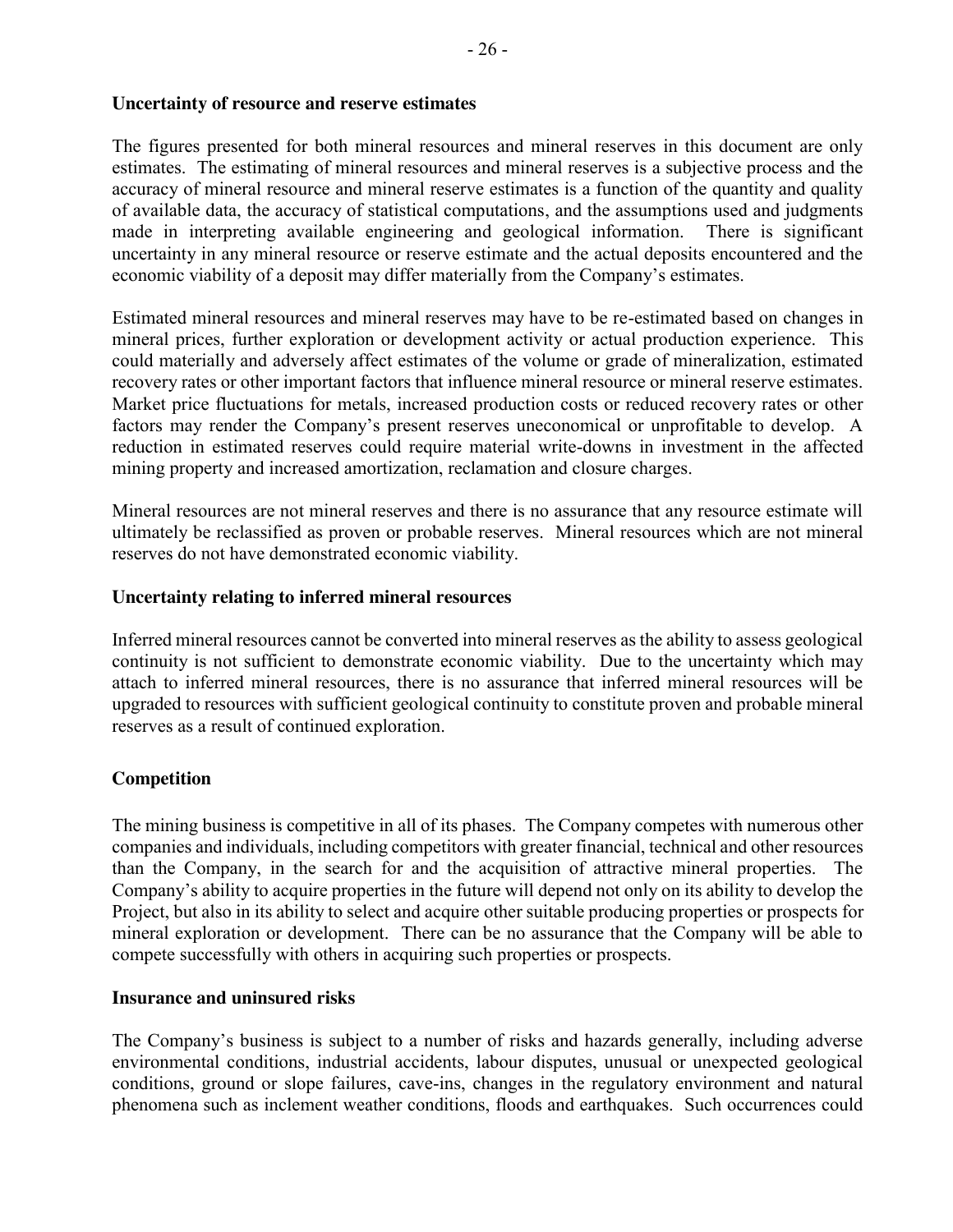result in damage to its mineral properties or production facilities, personal injury or death, environmental damage to the Company's properties or the properties of others, delays in development or mining, monetary losses and possible legal liability.

While the Company has obtained certain insurance to protect itself against the potential risks associated with its operations, the Company may not be able to maintain insurance to cover such risks at economically feasible premiums and such insurance coverage may not continue to be available or may not be adequate to cover any resulting liability. Moreover, insurance against risks such as environmental pollution or other hazards as a result of exploration and production is not generally available to the Company or to other companies in the mining industry on acceptable terms. The Company might also become subject to liability for pollution or other hazards which may not be insured against or which the Company may elect not to insure against because of premium costs or other reasons. Losses from these events may cause the Company to incur significant costs that could have a material adverse effect upon its financial performance and results of operations.

### **Government regulation**

The Company's exploration, development and operating activities are subject to various laws governing prospecting, mining, development, production, taxes, labour standards and occupational health, mine safety, toxic substances, land use, water use, land claims of local residents and other matters. Although the Company's planned activities will be carried out in accordance with all applicable rules and regulations, there can be no assurance that new rules and regulations will not be enacted or that existing rules and regulations will not be applied in a manner which could limit or curtail such planned activities with materially adverse impacts on financial performance and profitability.

The mineral rights and interests of the Company are subject to obtaining government approvals, licences and permits, land clearance being completed and land use rights being obtained. Such approvals, licences and permits and the completion of land clearance and obtaining of land use rights are, as a practical matter, subject to the discretion of the government or governmental officials. No assurance can be given that the Company will be successful in obtaining or maintaining any or all of the various approvals, licences and permits in full force and effect without modification or revocation. To the extent such approvals are required and not obtained, the Company may be curtailed or prohibited from continuing or proceeding with planned activities.

Failure to comply with applicable laws, regulations and permitting requirements may result in enforcement actions thereunder, including orders issued by regulatory or judicial authorities causing operations to cease or be curtailed, and may include corrective measures requiring capital expenditures, installation of additional equipment, or remedial actions. Parties engaged in mining operations or in the exploration or development of mineral properties may be required to compensate those suffering loss or damage by reason of the mining activities and may have civil or criminal fines or penalties imposed for violations of applicable laws or regulations.

Application of or amendments to current laws and regulations governing operations or more stringent implementation thereof could have a substantial adverse impact on the Company and cause increases in exploration expenses, capital expenditures or production costs or reduction in levels of production at producing properties or require abandonment or delays in development of new mineral properties.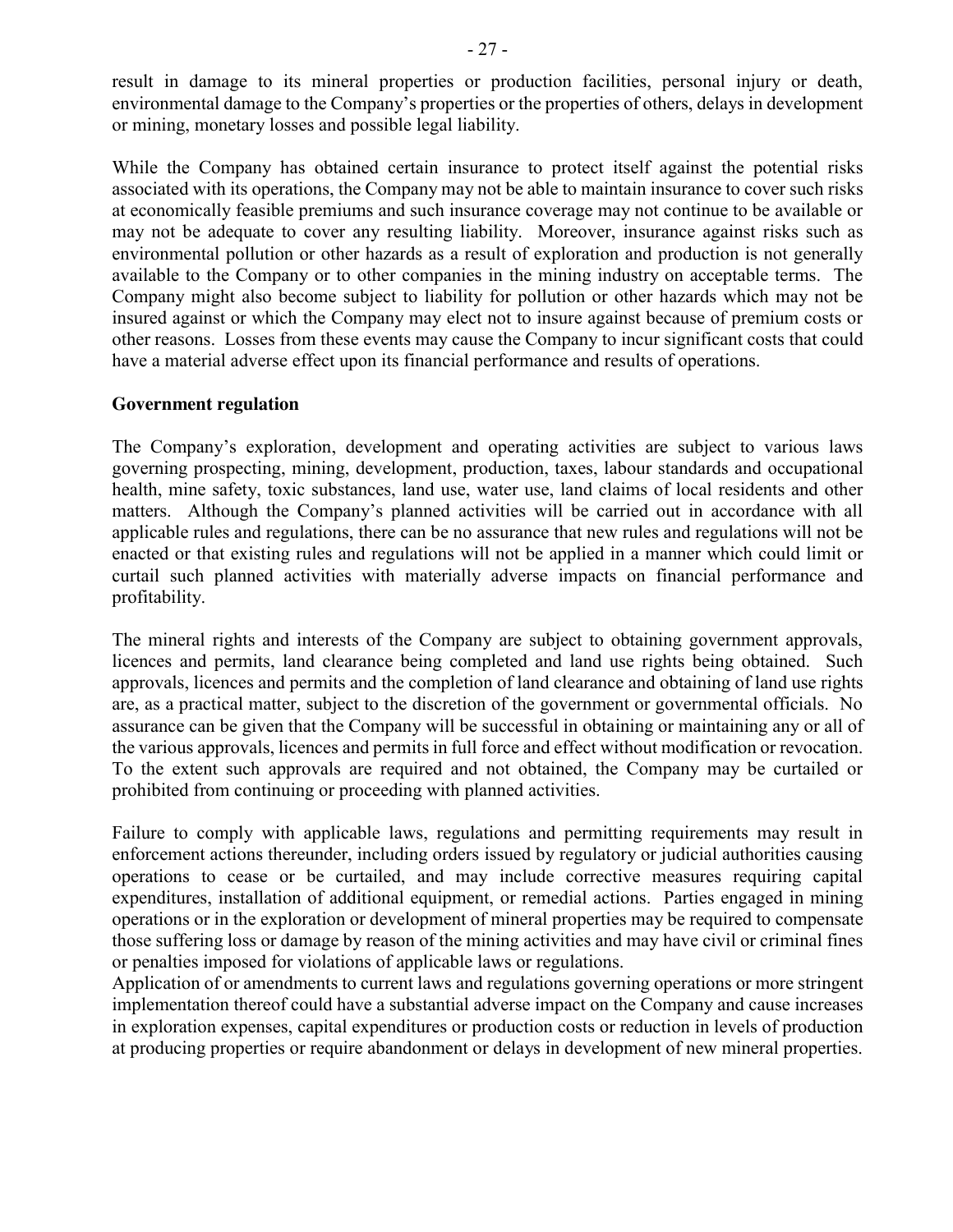## **Commodity prices**

The Project's success will be dependent to a large degree on the future price of nickel. Commodity prices are subject to significant fluctuation and are affected by a number of factors which are beyond the control of the Company. Such factors include, but are not limited to, interest rates, exchange rates, inflation or deflation, fluctuation in the value of the United States dollar and other foreign currencies, global and regional supply and demand, and political and economic conditions. The price of nickel and other metals has fluctuated widely in recent years, and future price declines could cause any future development and commercial production to be impracticable. Depending on the price of nickel and other metals, projected cash flow from planned mining operations may not be sufficient and the Company could be forced to discontinue any development.

Furthermore, reserve calculations and LOM plans using significantly lower nickel and other metal prices could result in material write-downs of the Company's investment in its mineral asset and increased amortization, reclamation and closure charges.

In addition to adversely affecting the Company's possible future reserve estimates and its financial condition, declining commodity prices may impact operations by requiring a reassessment of the feasibility of continued operations. Such a reassessment may be the result of a management decision or may be required under any financing arrangements related to the Project.

### **Commodity hedging**

Currently, the Company does not have a policy to hedge future commodity sales. If put into place, there is no assurance that a commodity hedging program designed to reduce the risk associated with fluctuations in commodity prices will be successful. Hedging may not protect adequately against declines in commodity prices. Although hedging may protect the Company from a decline in commodity prices, it may also prevent the Company from benefiting fully from price increases.

### **Personnel**

The Company is dependent on obtaining and retaining the services of management and skilled personnel. Failure to obtain such services or the loss of them could have a material adverse effect on the Company's operations. There can be no assurance that the required personnel will be available on suitable terms.

### **Environmental risks and hazards**

All phases of the Company's activities will be subject to environmental regulation mandating, among other things, the maintenance of air and water quality standards and land reclamation; and limitations on the generation, transportation, storage and disposal of solid and hazardous waste. Environmental legislation is evolving in a manner which will require stricter standards and enforcement, increased fines and penalties for non-compliance, more stringent environmental assessments of proposed projects and a heightened degree of responsibility for companies and their officers, directors and employees. There can be no assurance that future changes in environmental regulation will not adversely affect the Company's operations.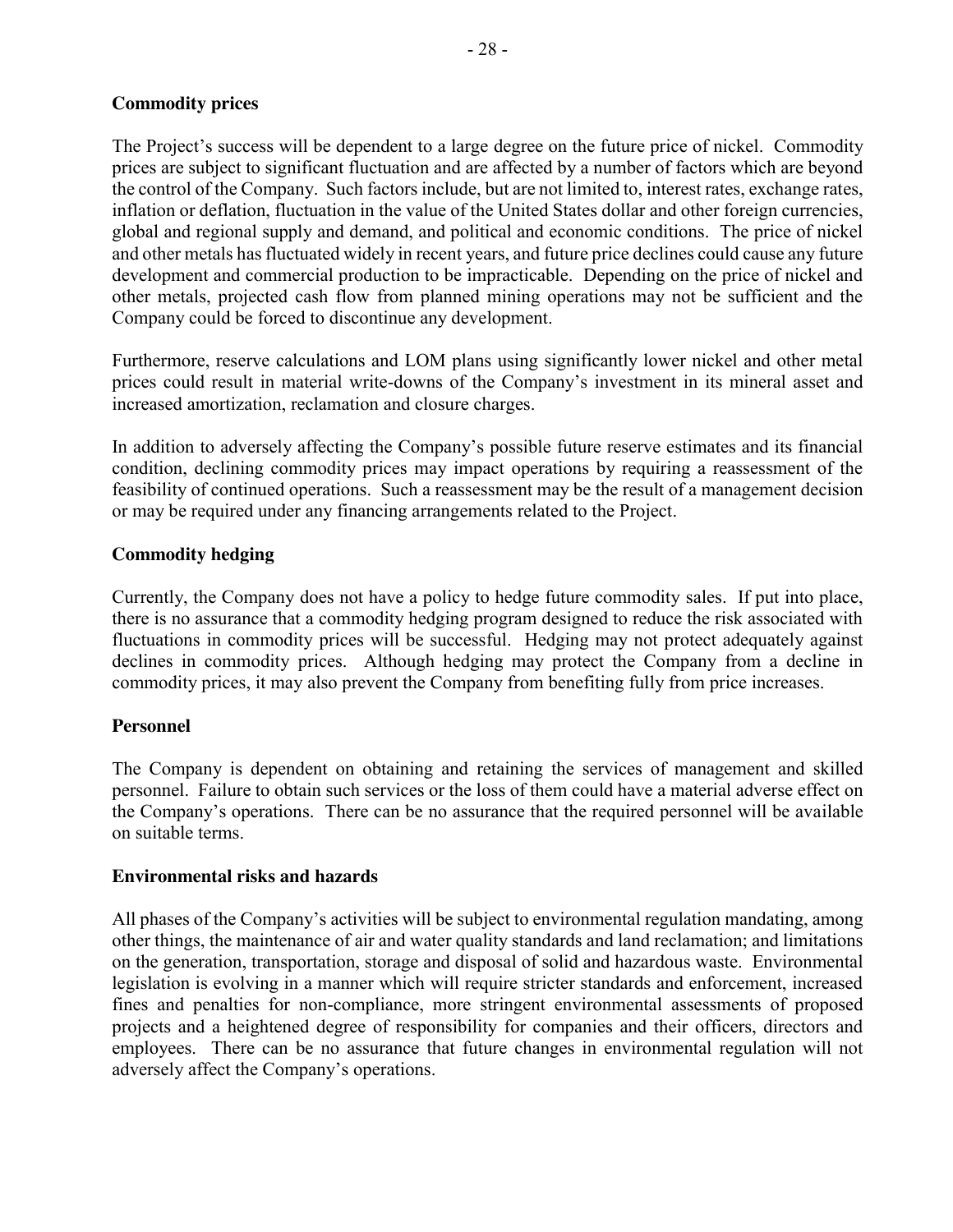## **Enforceability of civil liabilities**

Certain of the Company's directors and officers reside outside Canada. Substantially all of the assets of such persons are, and substantially all of the assets of the Company are, located outside Canada. It may not be possible for investors to effect service of process within Canada upon such persons and it may also not be possible to enforce against the Company and/or such persons judgments obtained in Canadian courts predicated upon the civil liability provisions of applicable securities laws in Canada.

## **Litigation risk**

All industries, including the mining industry, are subject to legal claims, with and without merit. The Company may be involved from time to time in various routine legal proceedings, which include labour matters such as unfair termination claims, supplier matters and property issues incidental to its business. Defence and settlement costs can be substantial, even with respect to claims that have no merit. Due to the inherent uncertainty of the litigation process, the resolution of any particular legal proceeding could have a material effect on financial position and results of operations.

## **The market price for Common Shares cannot be assured**

The market price of a publicly traded stock is affected by many variables, some of which are not directly related to the success of AMR. In recent years, the securities markets have experienced a high level of price and volume volatility, and the market price of securities of many companies, particularly those considered to be junior companies, has experienced wide fluctuations which have not necessarily been related to the operating performance, underlying asset values or prospects of such companies. There can be no assurance that such fluctuations will not affect the price of AMR's securities in the future.

# **FINANCIAL INSTRUMENTS**

The Company's financial instruments consist of cash and cash equivalents, accounts receivable, trade and other payables, and the project financing loan. The fair values of these financial instruments are not materially different from their carrying values.

In respect of credit risk on its bank accounts and investments. Credit risk on bank accounts and short term investments is limited through maintaining the Company's balances with high credit financial institutions. The US\$20 million project financing is subject to interest rate risk as amounts outstanding are subject to charges at a LIBOR based rate plus 5%, payable according to the quoted rate term.

The Company is exposed to the financial risk related to the fluctuation of foreign exchange rates. The Company has offices in Canada and Vietnam and holds cash in Canadian, United States, and Australian dollars and in Vietnamese Dong.

A significant change in the currency exchange rates between the Canadian dollar relative to the US dollar, the Australian dollar and Vietnamese Dong could have an effect on the Company's results of operations, financial position or cash flows.

With regards to liquidity risk, the Company has in place a planning and budgeting process to aid in determining the funds required to support normal operating requirements on an ongoing basis,